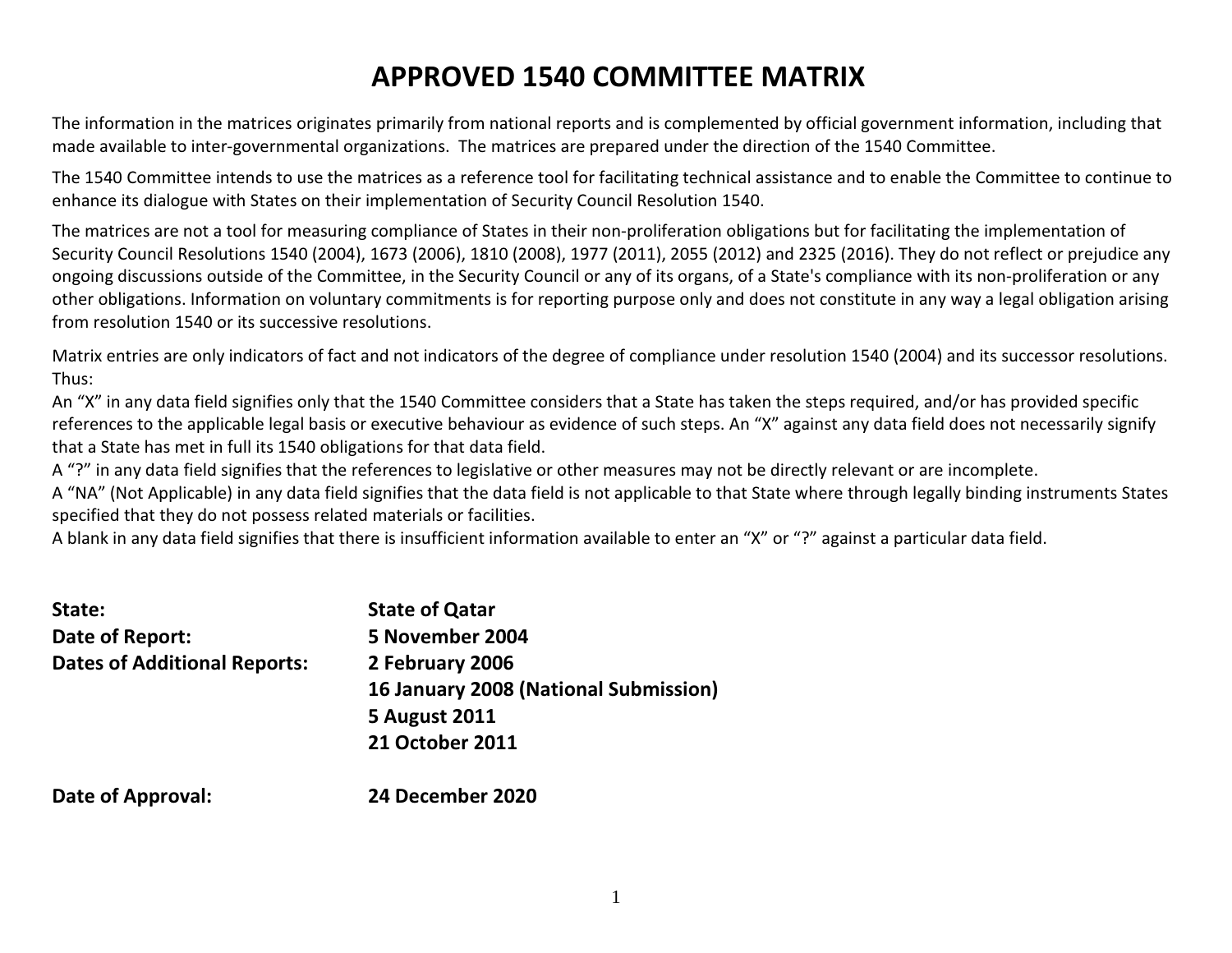#### I. OP 1 and related matters from OP 5, OP 8 (a), (b), (c) and OP10

|                | <b>Adherence to legally binding</b><br>instruments, membership of<br>organisations, participation<br>in arrangements and<br>statements made. | Relevant information (i.e., signing, deposit of instrument of accession, ratification, etc) |  |  |  |  |  |  |  |  |
|----------------|----------------------------------------------------------------------------------------------------------------------------------------------|---------------------------------------------------------------------------------------------|--|--|--|--|--|--|--|--|
| 1              | Nuclear Non-<br><b>Proliferation Treaty</b><br>(NPT)                                                                                         | Deposit 13 June 1989                                                                        |  |  |  |  |  |  |  |  |
| 2              | <b>Nuclear Weapons Free</b><br>Zone/ Protocol(s)                                                                                             |                                                                                             |  |  |  |  |  |  |  |  |
| $\overline{3}$ | International<br>Convention for the<br>Suppression of Acts of<br><b>Nuclear Terrorism</b>                                                    | Deposit 15 January 2014                                                                     |  |  |  |  |  |  |  |  |
| 4              | Convention on Physical<br><b>Protection of Nuclear</b><br>Material (CPPNM)                                                                   | Deposit 9 March 2004                                                                        |  |  |  |  |  |  |  |  |
| 5              | 2005 Amendment to the<br><b>CPPNM</b>                                                                                                        | Deposit 11 November 2014                                                                    |  |  |  |  |  |  |  |  |
| 6              | Comprehensive Nuclear-<br>Test-Ban Treaty (CTBT)<br>(not in force)                                                                           | Deposit 3 March 1997                                                                        |  |  |  |  |  |  |  |  |
| $\overline{7}$ | <b>Chemical Weapons</b><br>Convention (CWC)                                                                                                  | Deposit 3 September 1997                                                                    |  |  |  |  |  |  |  |  |
| 8              | <b>Biological Weapons</b><br>Convention (BWC)                                                                                                | Deposit 17 April 1975                                                                       |  |  |  |  |  |  |  |  |
| 9              | Geneva Protocol of 1925                                                                                                                      | Deposit 18 October 1976                                                                     |  |  |  |  |  |  |  |  |
| 10             | 1997 International<br>Convention for the<br><b>Suppression of Terrorist</b><br><b>Bombings</b>                                               | Deposit 27 June 2008                                                                        |  |  |  |  |  |  |  |  |
| 11             | 1999 International<br>Convention for the<br>Suppression of the<br><b>Financing of Terrorism</b>                                              | Deposit 27 July 2008                                                                        |  |  |  |  |  |  |  |  |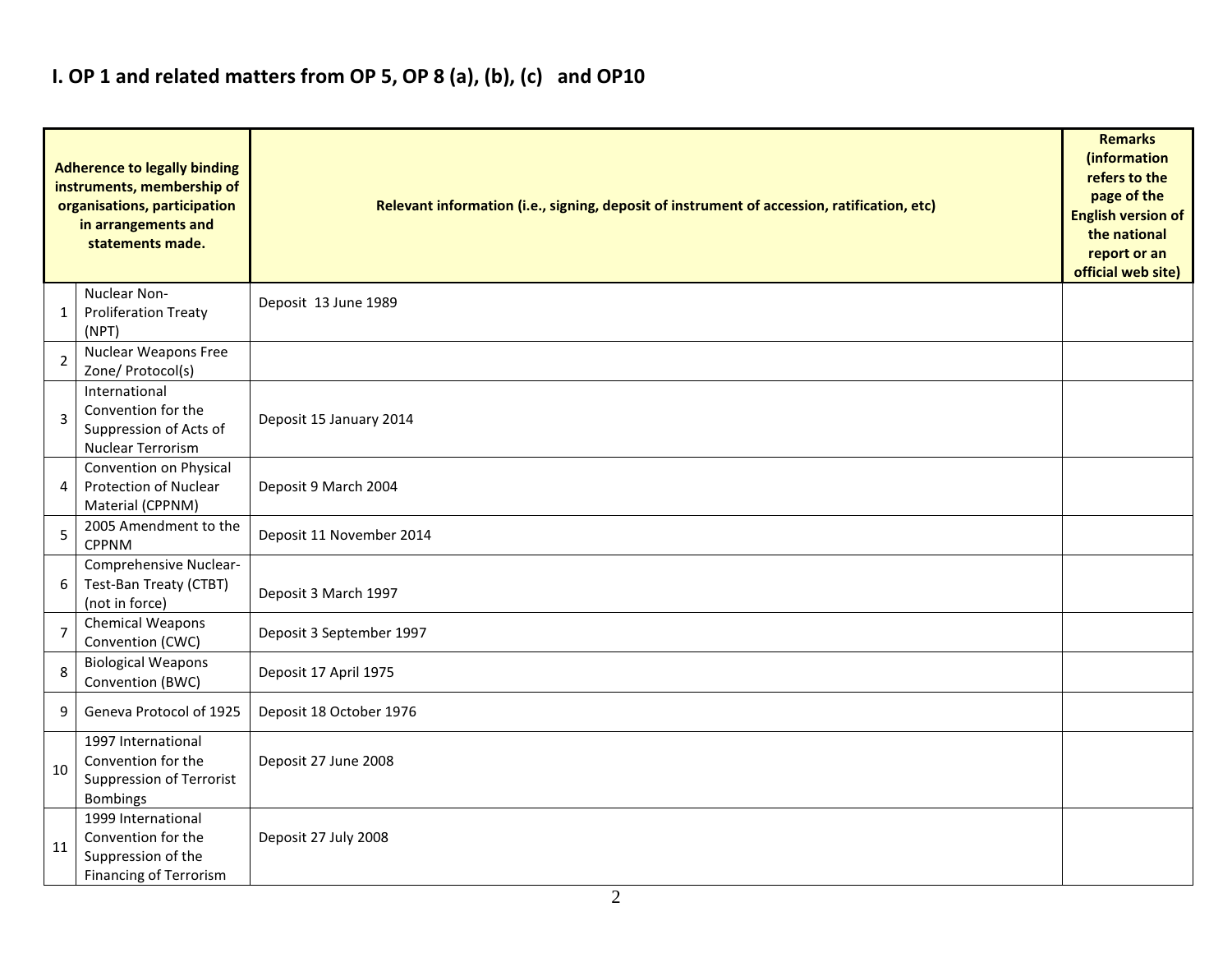|    | 2005 Protocol to the                                  |                                                                                                                          |  |
|----|-------------------------------------------------------|--------------------------------------------------------------------------------------------------------------------------|--|
|    | Convention for the                                    | Deposit 10 April 2014                                                                                                    |  |
| 12 | suppression of unlawful                               |                                                                                                                          |  |
|    | acts against the safety of                            |                                                                                                                          |  |
|    | maritime navigation<br>2005 Protocol to the           |                                                                                                                          |  |
|    | Protocol for the                                      |                                                                                                                          |  |
|    |                                                       |                                                                                                                          |  |
| 13 | suppression of unlawful<br>acts against the safety of | Deposit 10 April 2014                                                                                                    |  |
|    |                                                       |                                                                                                                          |  |
|    | fixed platforms located<br>on the continental shelf   |                                                                                                                          |  |
|    | 2010 Convention on the                                |                                                                                                                          |  |
|    |                                                       |                                                                                                                          |  |
|    | Suppression of Unlawful                               |                                                                                                                          |  |
| 14 | Acts Relating to<br><b>International Civil</b>        |                                                                                                                          |  |
|    | Aviation                                              |                                                                                                                          |  |
|    |                                                       | Arab Convention for the Suppression of Terrorism (ACST)                                                                  |  |
|    | Other relevant regional                               | Ratify the Amendment of the third paragraph of Article 1 (ACST)                                                          |  |
| 15 | legally binding                                       | Decree (10) 2010                                                                                                         |  |
|    | instruments                                           |                                                                                                                          |  |
| 16 | <b>International Atomic</b>                           | Since 27 February 1976                                                                                                   |  |
|    | Energy Agency (IAEA)                                  |                                                                                                                          |  |
| 17 | Directly relevant<br>Arrangements                     | Proliferation Security Initiative (PSI)                                                                                  |  |
|    | Statement on non-                                     |                                                                                                                          |  |
|    | provision of WMD and                                  | State reports that it is seeking to impose control to prevent the proliferation of weapons of mass destruction (nuclear, |  |
| 18 | related materials to                                  | biological and their means of delivery) and to implement resolution 1540 (2004).                                         |  |
|    | non-State actors                                      |                                                                                                                          |  |
|    |                                                       | <b>Egmont Group</b>                                                                                                      |  |
|    |                                                       | <b>Gulf Cooperation Council (GCC)</b>                                                                                    |  |
|    |                                                       | International Maritime Organization (IMO)                                                                                |  |
|    | Membership in relevant                                | League of Arab States                                                                                                    |  |
| 19 | international, regional                               | Middle East and North Africa Financial Action Task Force (MENAFATF)                                                      |  |
|    | or sub-regional                                       | World Health Organization (WHO)                                                                                          |  |
|    | organisations                                         | World Organisation for Animal Health (OIE)                                                                               |  |
|    |                                                       | World Customs Organization (WCO SAFE Framework)                                                                          |  |
|    |                                                       |                                                                                                                          |  |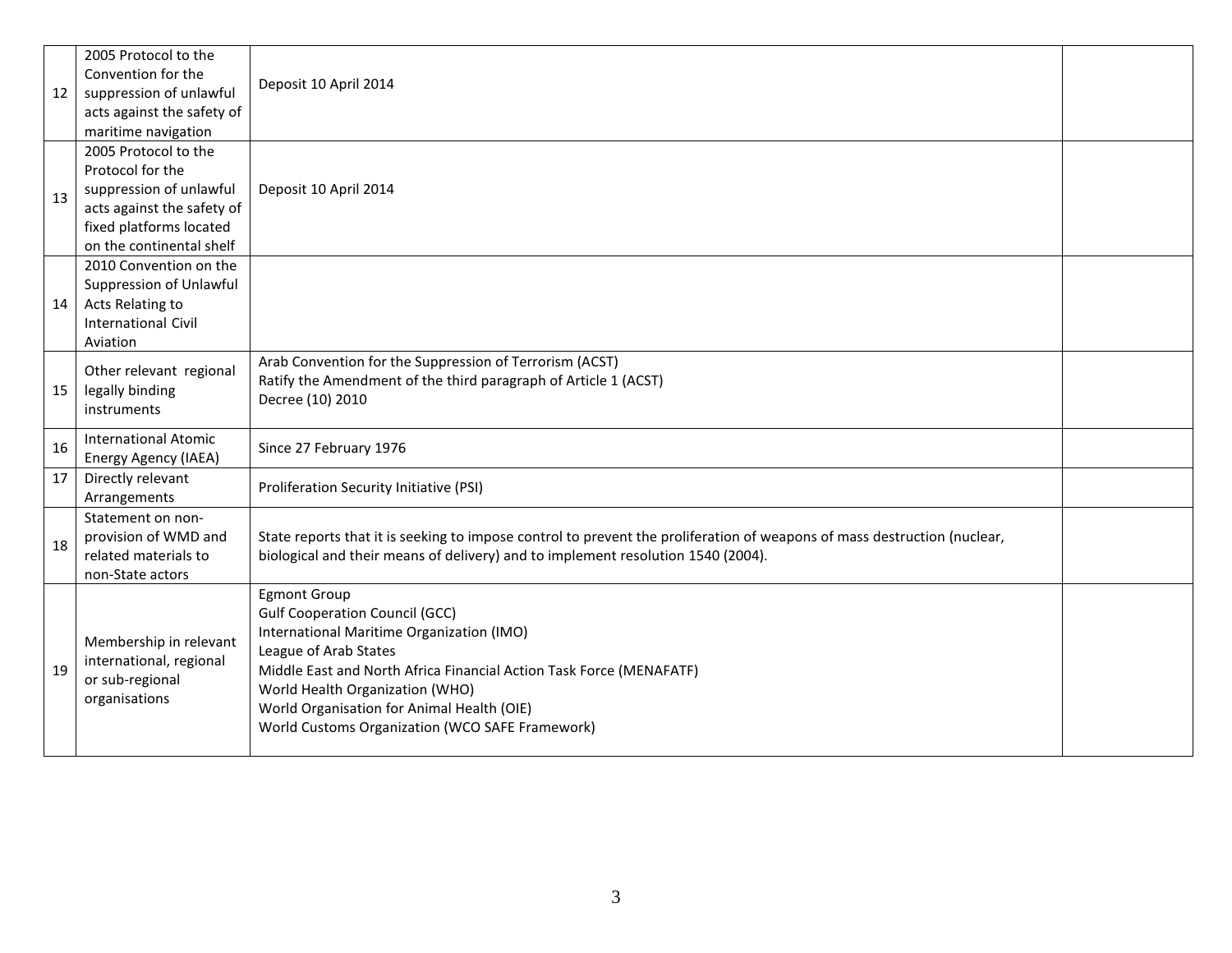## II. OP 2 - Nuclear Weapons (NW), Chemical Weapons (CW) and Biological Weapons (BW)

| <b>National legislation which</b><br>prohibits persons or entities<br>to engage in one of the<br>following activities and its |             |    |                            |                     | <b>National legal framework</b>                                                                                                                                                                                                                                                                                                                                                                                                                                                                                                                                                                                               |              |                           |                           | <b>Enforcement and civil/criminal penalties</b>                                                                                                                                                                                                                                                                 |                |
|-------------------------------------------------------------------------------------------------------------------------------|-------------|----|----------------------------|---------------------|-------------------------------------------------------------------------------------------------------------------------------------------------------------------------------------------------------------------------------------------------------------------------------------------------------------------------------------------------------------------------------------------------------------------------------------------------------------------------------------------------------------------------------------------------------------------------------------------------------------------------------|--------------|---------------------------|---------------------------|-----------------------------------------------------------------------------------------------------------------------------------------------------------------------------------------------------------------------------------------------------------------------------------------------------------------|----------------|
|                                                                                                                               |             |    | $X$ /?                     |                     | Source document of national implementation                                                                                                                                                                                                                                                                                                                                                                                                                                                                                                                                                                                    |              | $X$ /?                    |                           |                                                                                                                                                                                                                                                                                                                 | <b>Remarks</b> |
|                                                                                                                               | enforcement | N. | $\mathbf{C}$<br><b>w w</b> | $\overline{B}$<br>W | law                                                                                                                                                                                                                                                                                                                                                                                                                                                                                                                                                                                                                           | N            | $\overline{c}$<br>$W$ $W$ | B<br>W                    | <b>Source document</b>                                                                                                                                                                                                                                                                                          |                |
| $\mathbf{1}$                                                                                                                  | manufacture | X  | х                          | $\mathsf{X}$        | NW/CW/BW:<br>Permanent Constitution of 8 June 2004, Article<br>68 in conjunction with the NPT, CWC and BWC<br>NW:<br>Decree No. 38/1989 on the ratification of the<br><b>NPT</b><br>Implementing Regulation of Law No. 31 of<br>2002 concerning the protection against<br>radiation, Article 7<br>Law No. 3 (2018) on the National System of<br>Accounting and Control of Nuclear Materials<br>CW:<br>Decree No. 58 of 2003 on the ratification of the<br><b>CWC</b><br>Law on Chemical Weapons No. 16 (2013)<br>BW:<br>Decree No. 32/2001 on the ratification of the<br><b>BWC</b><br>Law on Biological Weapons No. 4 (2016) | $\mathsf{X}$ | X                         | X                         | NW:<br>Implementing Regulation of Law No. 31 of<br>2002 concerning the protection against<br>radiation, Article 7<br>Law No. 3 (2018) on the National System of<br>Accounting and Control of Nuclear Materials<br>CW:<br>Law on Chemical Weapons No. 16 (2013)<br>BW:<br>Law on Biological Weapons No. 4 (2016) |                |
| 2                                                                                                                             | acquire     | X  | X                          | $\mathsf{X}$        | NW/CW/BW:<br>Permanent Constitution of 8 June 2004, Article<br>68 in conjunction with the NPT, CWC and BWC<br>NW:<br>Decree No. 38/1989 on the ratification of the<br><b>NPT</b><br>Implementing Regulation of Law No. 31 of<br>2002 concerning the protection against<br>radiation, Article 7<br>Law No. 3 (2018) on the National System of                                                                                                                                                                                                                                                                                  | X            | Χ                         | $\boldsymbol{\mathsf{X}}$ | NW:<br>Implementing Regulation of Law No. 31 of<br>2002 concerning the protection against<br>radiation<br>Law No. 3 (2018) on the National System of<br>Accounting and Control of Nuclear Materials                                                                                                             |                |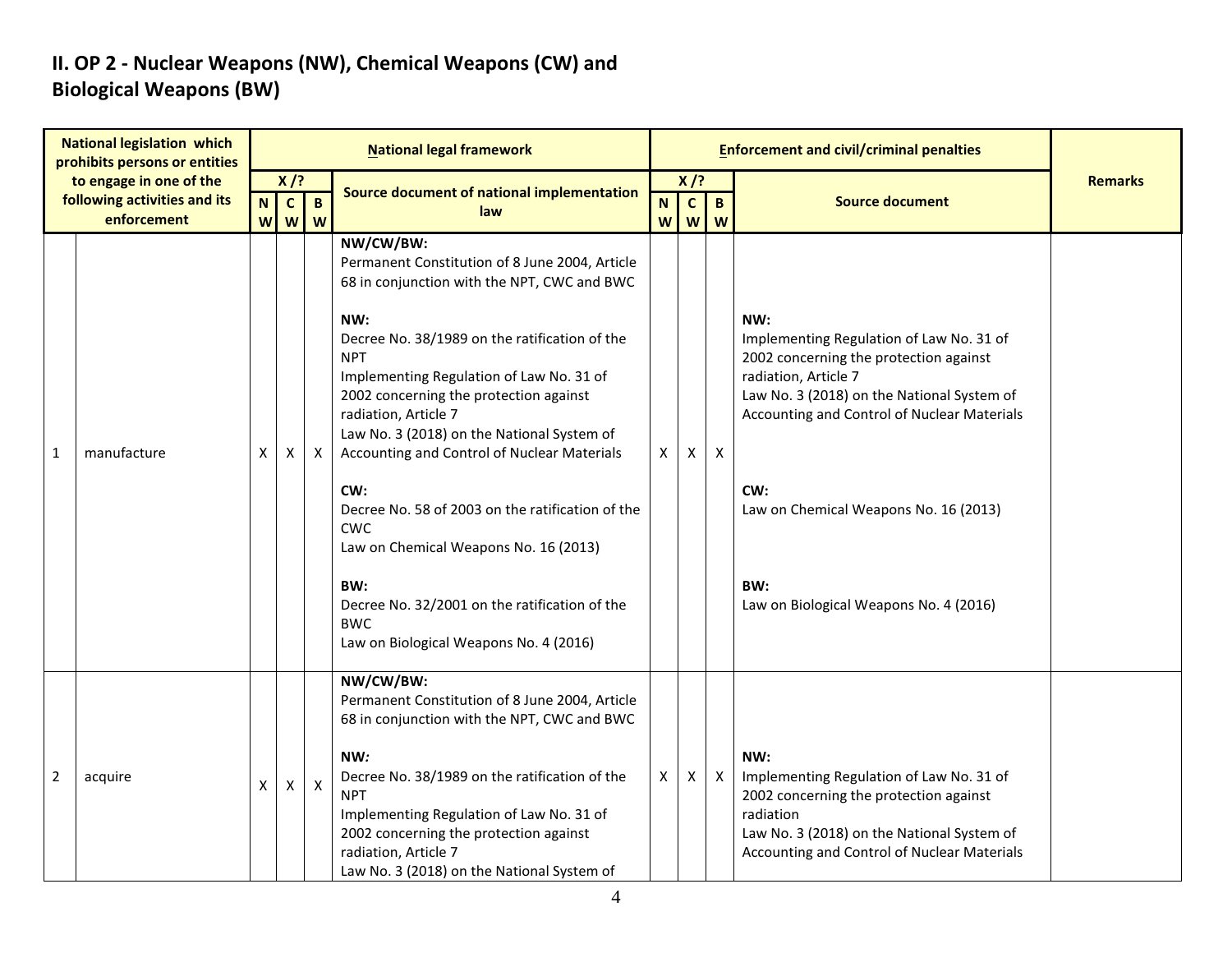|   |         |   |   |              | Accounting and Control of Nuclear Materials                                                                                                                                                                                                                                                                                                                                                                                                                                                                                                            |   |              |              |                                                                                                                                                                                                                                                                                                      |
|---|---------|---|---|--------------|--------------------------------------------------------------------------------------------------------------------------------------------------------------------------------------------------------------------------------------------------------------------------------------------------------------------------------------------------------------------------------------------------------------------------------------------------------------------------------------------------------------------------------------------------------|---|--------------|--------------|------------------------------------------------------------------------------------------------------------------------------------------------------------------------------------------------------------------------------------------------------------------------------------------------------|
|   |         |   |   |              | CW:<br>Decree No. 58 of 2003 on the ratification of the<br><b>CWC</b><br>Law on Chemical Weapons No. 16 (2013)<br>BW:<br>Decree No. 32/2001 on the ratification of the<br><b>BWC</b><br>Law on Biological Weapons No. 4 (2016)                                                                                                                                                                                                                                                                                                                         |   |              |              | CW:<br>Law on Chemical Weapons No. 16 (2013)<br>BW:<br>Law on Biological Weapons No. 4 (2016)                                                                                                                                                                                                        |
| 3 | possess | x | X | $\mathsf{X}$ | CW/BW:<br>Permanent Constitution of 8 June 2004, Article<br>68 in conjunction with the CWC and BWC<br>NW:<br>Implementing Regulation of Law No. 31 of<br>2002 concerning the protection against<br>radiation, Article 7<br>Law No. 3 (2018) on the National System of<br>Accounting and Control of Nuclear Materials<br>CW:<br>Decree No. 58 of 2003 on the ratification of the<br><b>CWC</b><br>Law on Chemical Weapons No. 16 (2013)<br>BW:<br>Decree No. 32/2001 on the ratification of the<br><b>BWC</b><br>Law on Biological Weapons No. 4 (2016) | X | $\mathsf{X}$ | $\mathsf{X}$ | NW:<br>Implementing Regulation of Law No. 31 of<br>2002 concerning the protection against<br>radiation<br>Law No. 3 (2018) on the National System of<br>Accounting and Control of Nuclear Materials<br>CW:<br>Law on Chemical Weapons No. 16 (2013)<br>BW:<br>Law on Biological Weapons No. 4 (2016) |
| 4 | develop | X | X | X            | CW/BW:<br>Permanent Constitution of 8 June 2004, Article<br>68 in conjunction with the CWC and BWC<br>NW:<br>Implementing Regulation of Law No. 31 of<br>2002 concerning the protection against<br>radiation, Article 7<br>Law No. 3 (2018) on the National System of<br>Accounting and Control of Nuclear Materials                                                                                                                                                                                                                                   | X | X            | X            | NW:<br>Implementing Regulation of Law No. 31 of<br>2002 concerning the protection against<br>radiation<br>Law No. 3 (2018) on the National System of<br>Accounting and Control of Nuclear Materials                                                                                                  |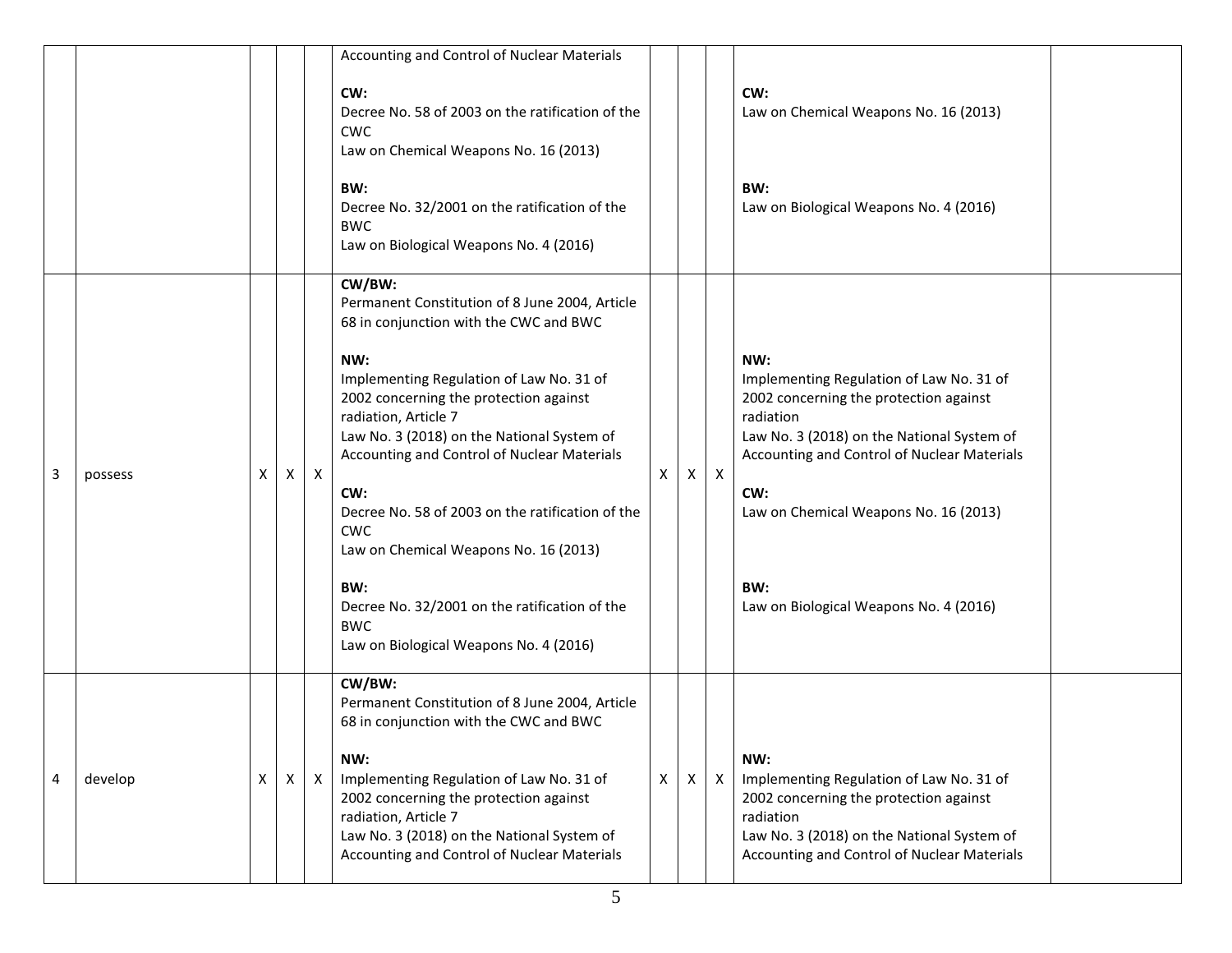|   |           |   |   |              | CW:<br>Decree No. 58 of 2003 on the ratification of the<br><b>CWC</b><br>Law on Chemical Weapons No. 16 (2013)<br>BW:<br>Law on Biological Weapons No. 4 (2016)<br>Decree No. 32/2001 on the ratification of the<br><b>BWC</b>                                                                                                                                                                                                                                                                                                                         |              |    |              | CW:<br>Law on Chemical Weapons No. 16 (2013)<br>BW:<br>Law on Biological Weapons No. 4 (2016)                                                                                                                                                                                                        |  |
|---|-----------|---|---|--------------|--------------------------------------------------------------------------------------------------------------------------------------------------------------------------------------------------------------------------------------------------------------------------------------------------------------------------------------------------------------------------------------------------------------------------------------------------------------------------------------------------------------------------------------------------------|--------------|----|--------------|------------------------------------------------------------------------------------------------------------------------------------------------------------------------------------------------------------------------------------------------------------------------------------------------------|--|
| 5 | transport | X | X | $\mathsf{X}$ | NW:<br>Implementing Regulation of Law No. 31 of<br>2002 concerning the protection against<br>radiation, Articles 7, 78 and 79<br>CW:<br>Law on Chemical Weapons No. 16 (2013)<br>BW:<br>Law on Biological Weapons No. 4 (2016)                                                                                                                                                                                                                                                                                                                         | X            | X  | $\mathsf{X}$ | NW:<br>Implementing Regulation of Law No. 31 of<br>2002 concerning the protection against<br>radiation<br>CW:<br>Law on Chemical Weapons No. 16 (2013)<br>BW:<br>Law on Biological Weapons No. 4 (2016)                                                                                              |  |
| 6 | transfer  | X | X | $\mathsf{X}$ | NW:<br>Implementing Regulation of Law No. 31 of<br>2002 concerning the protection against<br>radiation, Article 7<br>Law No. 3 (2018) on the National System of<br>Accounting and Control of Nuclear Materials<br>CW/BW:<br>Permanent Constitution of 8 June 2004, Article<br>68 in conjunction with the CWC and BWC<br>CW:<br>Decree No. 58 of 2003 on the ratification of the<br><b>CWC</b><br>Law on Chemical Weapons No. 16 (2013)<br>BW:<br>Decree No. 32/2001 on the ratification of the<br><b>BWC</b><br>Law on Biological Weapons No. 4 (2016) | X            | X  | $\mathsf{X}$ | NW:<br>Implementing Regulation of Law No. 31 of<br>2002 concerning the protection against<br>radiation<br>Law No. 3 (2018) on the National System of<br>Accounting and Control of Nuclear Materials<br>CW:<br>Law on Chemical Weapons No. 16 (2013)<br>BW:<br>Law on Biological Weapons No. 4 (2016) |  |
|   | use       | X | X | X            | NW/CW/BW:<br>Permanent Constitution of 8 June 2004, Article                                                                                                                                                                                                                                                                                                                                                                                                                                                                                            | $\mathsf{X}$ | X. | X            |                                                                                                                                                                                                                                                                                                      |  |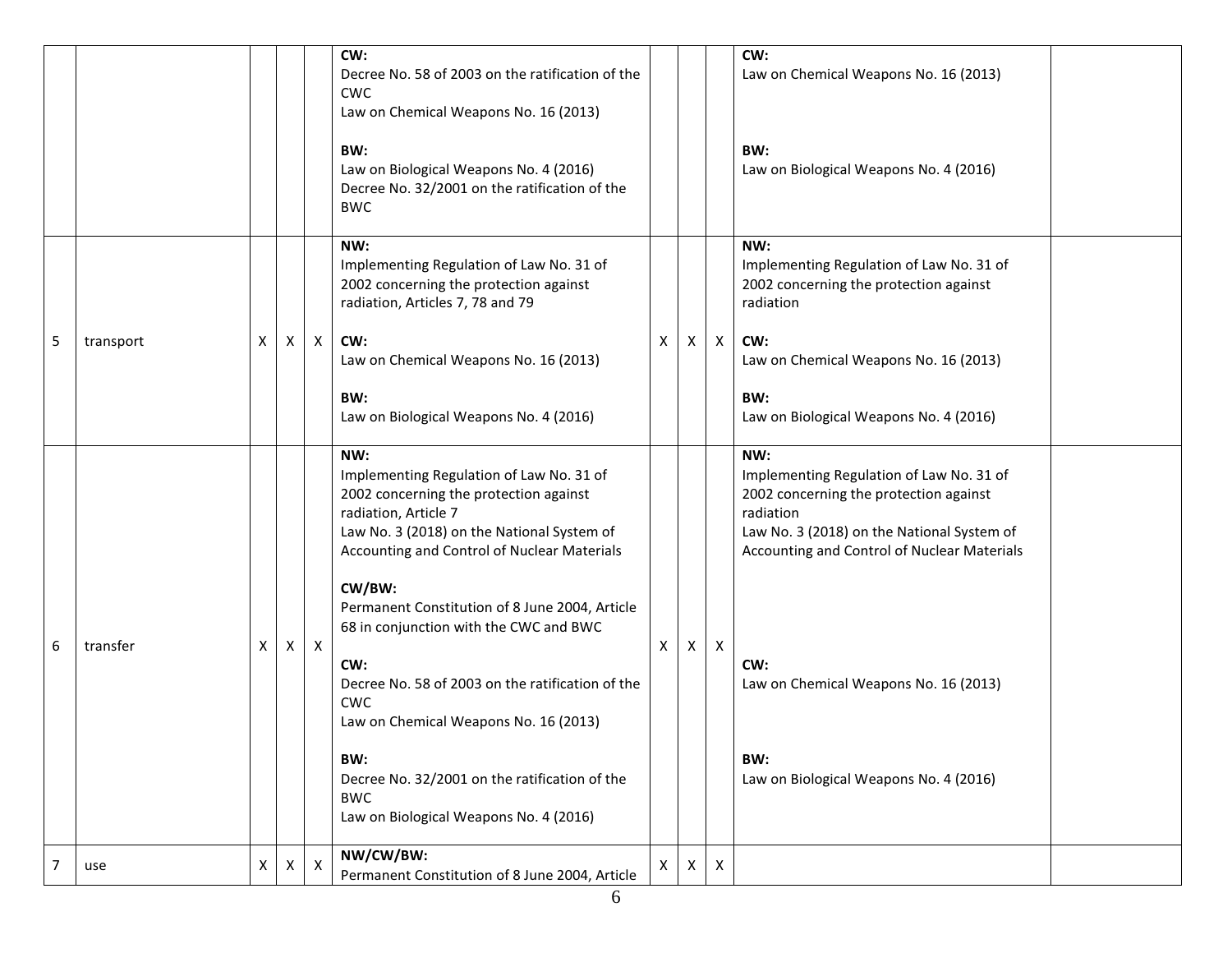|    |                                                                    |   |              |              | 68 in conjunction with the International<br>Convention for the Suppression of Terrorist<br><b>Bombings</b>                                                                                                                       |   |              |                                                                                                                                                                                                     |  |
|----|--------------------------------------------------------------------|---|--------------|--------------|----------------------------------------------------------------------------------------------------------------------------------------------------------------------------------------------------------------------------------|---|--------------|-----------------------------------------------------------------------------------------------------------------------------------------------------------------------------------------------------|--|
|    |                                                                    |   |              |              | NW:<br>Implementing Regulation of Law No. 31 of<br>2002 concerning the protection against<br>radiation, Article 7<br>Law No. 3 (2018) on the National System of<br>Accounting and Control of Nuclear Materials                   |   |              | NW:<br>Implementing Regulation of Law No. 31 of<br>2002 concerning the protection against<br>radiation<br>Law No. 3 (2018) on the National System of<br>Accounting and Control of Nuclear Materials |  |
|    |                                                                    |   |              |              | CW:<br>Decree No. 58 of 2003 on the ratification of the<br><b>CWC</b><br>Law on Chemical Weapons No. 16 (2013)                                                                                                                   |   |              | CW:<br>Law on Chemical Weapons No. 16 (2013)                                                                                                                                                        |  |
|    |                                                                    |   |              |              | BW:<br>Law on Biological Weapons No. 4 (2016)<br>Penal Code, Article 252                                                                                                                                                         |   |              | BW:<br>Law on Biological Weapons No. 4 (2016)<br>Penal Code, Article 25                                                                                                                             |  |
| 8  | attempt to engage in<br>abovementioned<br>activities               |   |              | X            | BW:<br>Law on Biological Weapons No. 4 (2016),<br>Article 11<br>Penal Code, Articles 28-31                                                                                                                                       |   | X            | BW:<br>Law on Biological Weapons No. 4 (2016),<br>Article 11<br>Penal Code, Articles 28-31                                                                                                          |  |
| 9  | participate as an<br>accomplice in<br>abovementioned<br>activities | X | X            | $\mathsf{X}$ | NW/CW/BW:<br>Permanent Constitution of 8 June 2004, Article<br>68 in conjunction with the International<br>Convention for the Suppression of Terrorist<br><b>Bombings</b><br>BW:<br>Penal Code, Articles 38 and 252              |   | Χ            | BW:<br>Penal Code, Articles 38 and 252                                                                                                                                                              |  |
| 10 | assist in<br>abovementioned<br>activities                          | X | $\mathsf{X}$ | $\mathsf{X}$ | NW/CW/BW:<br>Permanent Constitution of 8 June 2004, Article<br>68 in conjunction with the International<br>Convention for the Suppression of Terrorist<br><b>Bombings</b><br>CW:<br>Law on Chemical Weapons No. 16 (2013)<br>BW: | X | $\mathsf{X}$ | CW:<br>Law on Chemical Weapons No. 16 (2013)<br>BW:                                                                                                                                                 |  |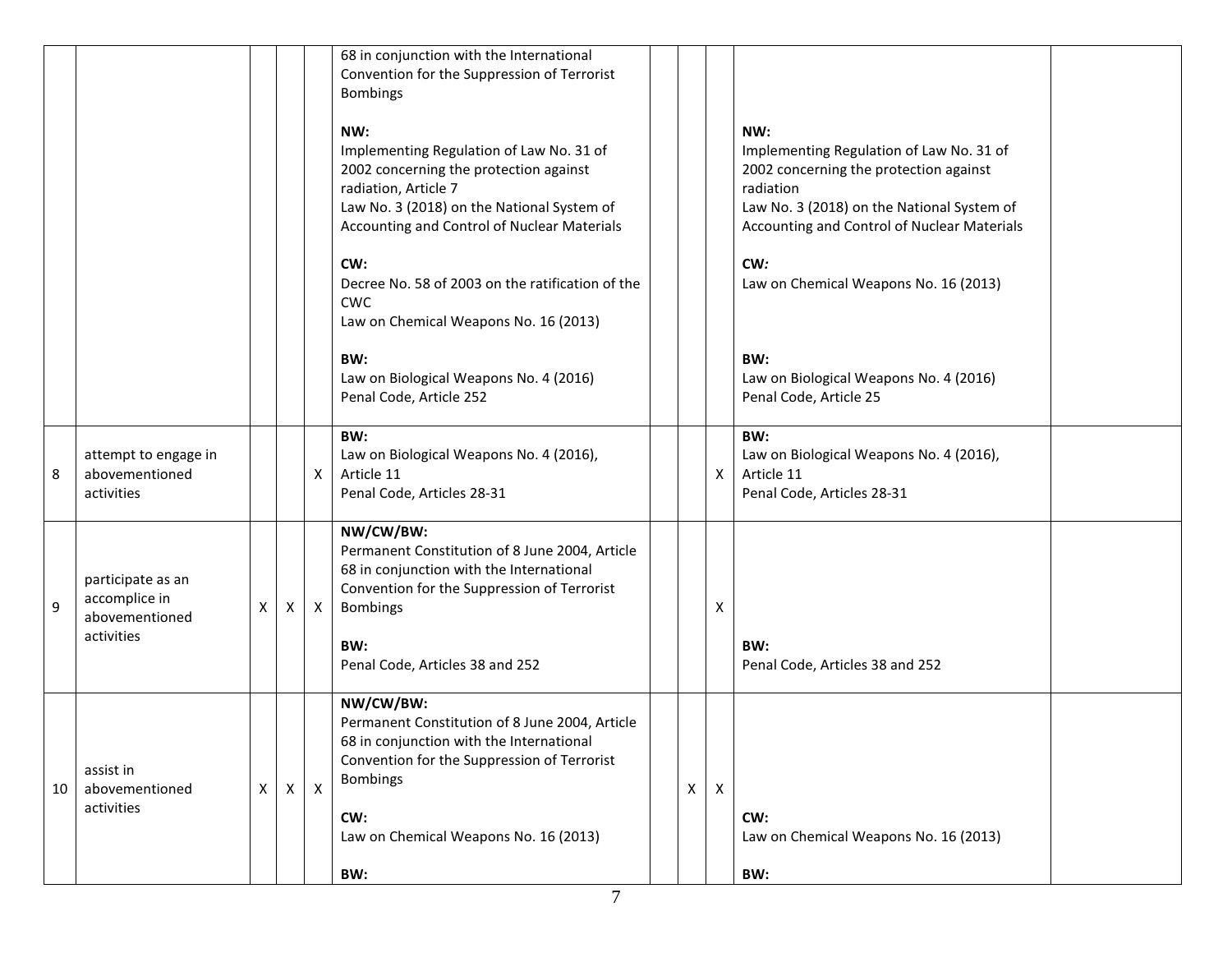|    |                                                                  |   |              | Decree No. 32/2001 on the ratification of the<br><b>BWC</b><br>Penal Code, Article 252                                                                                                                                                                                                                             |   |   |              | Penal Code, Article 252                                                                                          |
|----|------------------------------------------------------------------|---|--------------|--------------------------------------------------------------------------------------------------------------------------------------------------------------------------------------------------------------------------------------------------------------------------------------------------------------------|---|---|--------------|------------------------------------------------------------------------------------------------------------------|
| 11 | finance<br>abovementioned<br>activities                          |   | $\mathsf{X}$ | NW/CW/BW:<br>Law No. 4 of 2010 on Combatting Money<br>Laundering<br>Permanent Constitution of 8 June 2004, Article<br>68 in conjunction with the International<br>Convention for the Suppression of Terrorist<br><b>Bombings</b>                                                                                   | X | X | X            | NW/CW/BW:<br>Law No. 4 of 2010 on Combatting Money<br>Laundering<br>CW:<br>Law on Chemical Weapons No. 16 (2013) |
| 12 | abovementioned<br>activities related to<br>means of delivery $1$ | x | X            | CW:<br>Decree No. 58 of 2003 on the ratification of the<br><b>CWC</b><br>Law on Chemical Weapons No. 16 (2013)<br>BW:<br>Law on Biological Weapons No. 4 (2016)<br>Permanent Constitution of 8 June 2004, Article<br>68 in conjunction with the BWC<br>Decree No. 32/2001 on the ratification of the<br><b>BWC</b> |   | X | $\mathsf{X}$ | CW:<br>Law on Chemical Weapons No. 16 (2013)<br>BW:<br>Law on Biological Weapons No. 4 (2016)                    |

1. Means of delivery: missiles, rockets and other unmanned systems capable of delivering nuclear, chemical, or biological weapons that are specially designed for such use.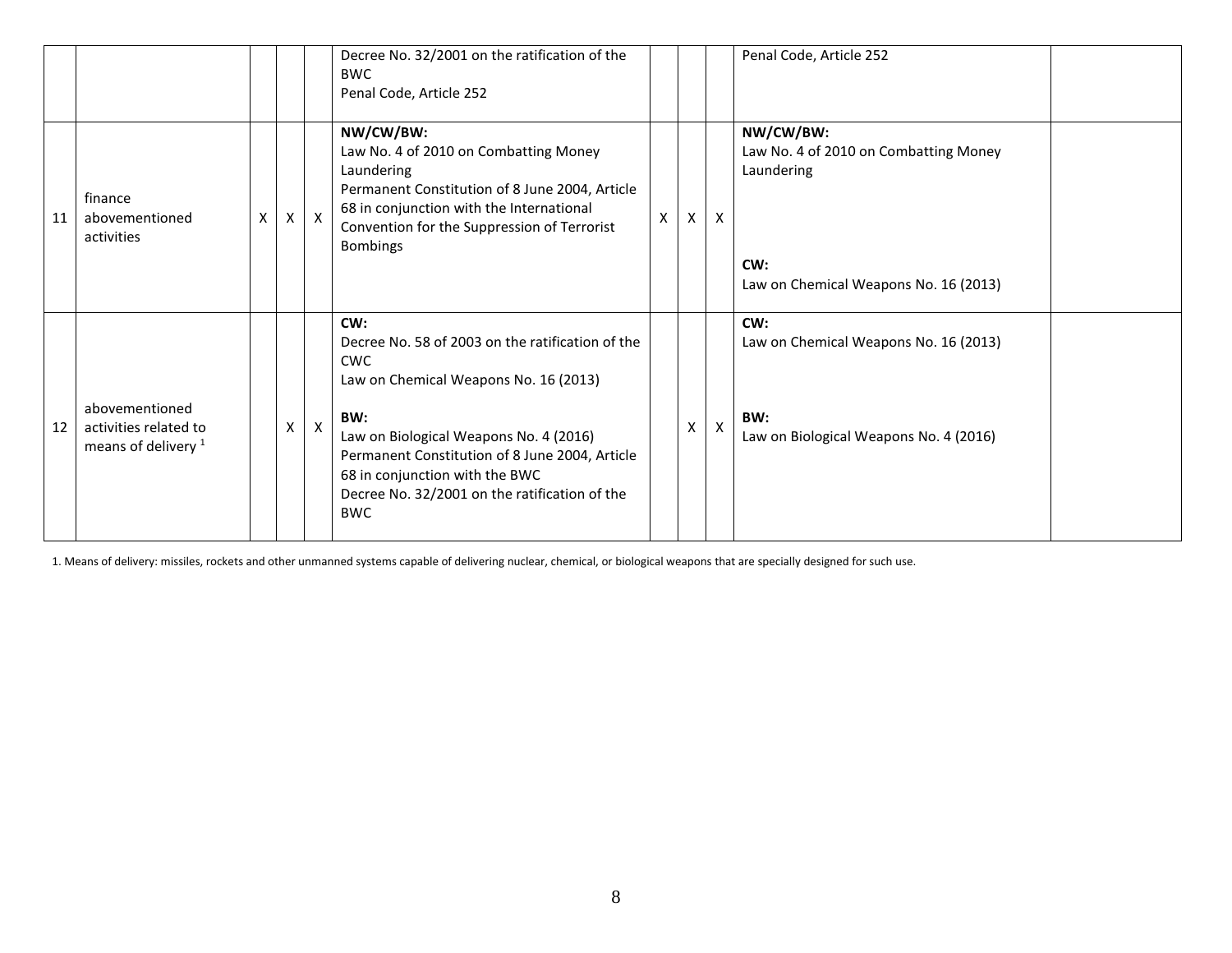# III. OP 3 (a) and (b) - Account for/Secure/Physically protect NW, CW<br>and BW, including Related Materials <sup>2</sup>

|                                                                                                               | <b>Measures to establish</b><br>domestic controls to prevent |                  |                                                  |              | National legal and/or regulatory framework                                                                                                                                                                                                                                                                                                                                                                                                |                                                        |              |              | <b>Enforcement and civil/criminal penalties</b>                                                                                                                                                                                                                                                                                                       |                |
|---------------------------------------------------------------------------------------------------------------|--------------------------------------------------------------|------------------|--------------------------------------------------|--------------|-------------------------------------------------------------------------------------------------------------------------------------------------------------------------------------------------------------------------------------------------------------------------------------------------------------------------------------------------------------------------------------------------------------------------------------------|--------------------------------------------------------|--------------|--------------|-------------------------------------------------------------------------------------------------------------------------------------------------------------------------------------------------------------------------------------------------------------------------------------------------------------------------------------------------------|----------------|
| the proliferation of NW, CW,<br><b>BW, and their means of</b><br>delivery; controls over<br>related materials |                                                              | $\mathbf N$<br>W | $X$ /?<br>$\mathbf{c}$<br>$\mathbf{B}$<br>W<br>W |              | <b>Source document</b>                                                                                                                                                                                                                                                                                                                                                                                                                    | $X$ /?<br>$\mathsf{C}$<br>N<br>B<br><b>W</b><br>W<br>W |              |              | <b>Source document</b>                                                                                                                                                                                                                                                                                                                                | <b>Remarks</b> |
| $\mathbf{1}$                                                                                                  | Measures to account for<br>production                        | X                | $\mathsf{X}$                                     | $\mathsf{X}$ | NW:<br>INFCIRC/747 and SQP 21 January 2009<br>Implementing Regulation of Law No. 31 of<br>2002 concerning the protection against<br>radiation<br>Law No. 3 (2018) on the National System of<br>Accounting and Control of Nuclear Materials,<br>Article 2<br>CW:<br>Law on Chemical Weapons No. 16 (2013),<br>Article 4<br>Executive Regulation No. 11 (2019), Articles 2,<br>5, 8 and 23<br>BW:<br>Law on Biological Weapons No. 4 (2016) | $\pmb{\mathsf{X}}$                                     | X            | $\mathsf{X}$ | NW:<br>Implementing Regulation of Law No. 31 of 2002<br>concerning the protection against radiation<br>Law No. 3 (2018) on the National System of<br>Accounting and Control of Nuclear Materials<br>CW:<br>Law on Chemical Weapons No. 16 (2013)<br>Executive Regulation No. 11 (2019)<br>BW:<br>Law on Biological Weapons No. 4 (2016)               |                |
| $\overline{2}$                                                                                                | Measures to account for<br>use                               | X                | X                                                | $\mathsf{X}$ | NW:<br>INFCIRC/747 and SQP 21 January 2009<br>Implementing Regulation of Law No. 31 of<br>2002 concerning the protection against<br>radiation<br>Law No. 3 (2018) on the National System of<br>Accounting and Control of Nuclear Materials,<br>Article 2<br>CW:<br>Law on Chemical Weapons No. 16 (2013),<br>Article 4<br>Executive Regulation No. 11 (2019), Articles 2,<br>5, 8 and 23                                                  | Χ                                                      | $\mathsf{X}$ | $\mathsf{X}$ | NW:<br>Implementing Regulation of Law No. 31 of 2002<br>concerning the protection against radiation,<br>Articles 10-14<br>Law No. 3 (2018) on the National System of<br>Accounting and Control of Nuclear Materials<br>Ministry of Municipality and Environment<br>CW:<br>Law on Chemical Weapons No. 16 (2013)<br>Executive Regulation No. 11 (2019) |                |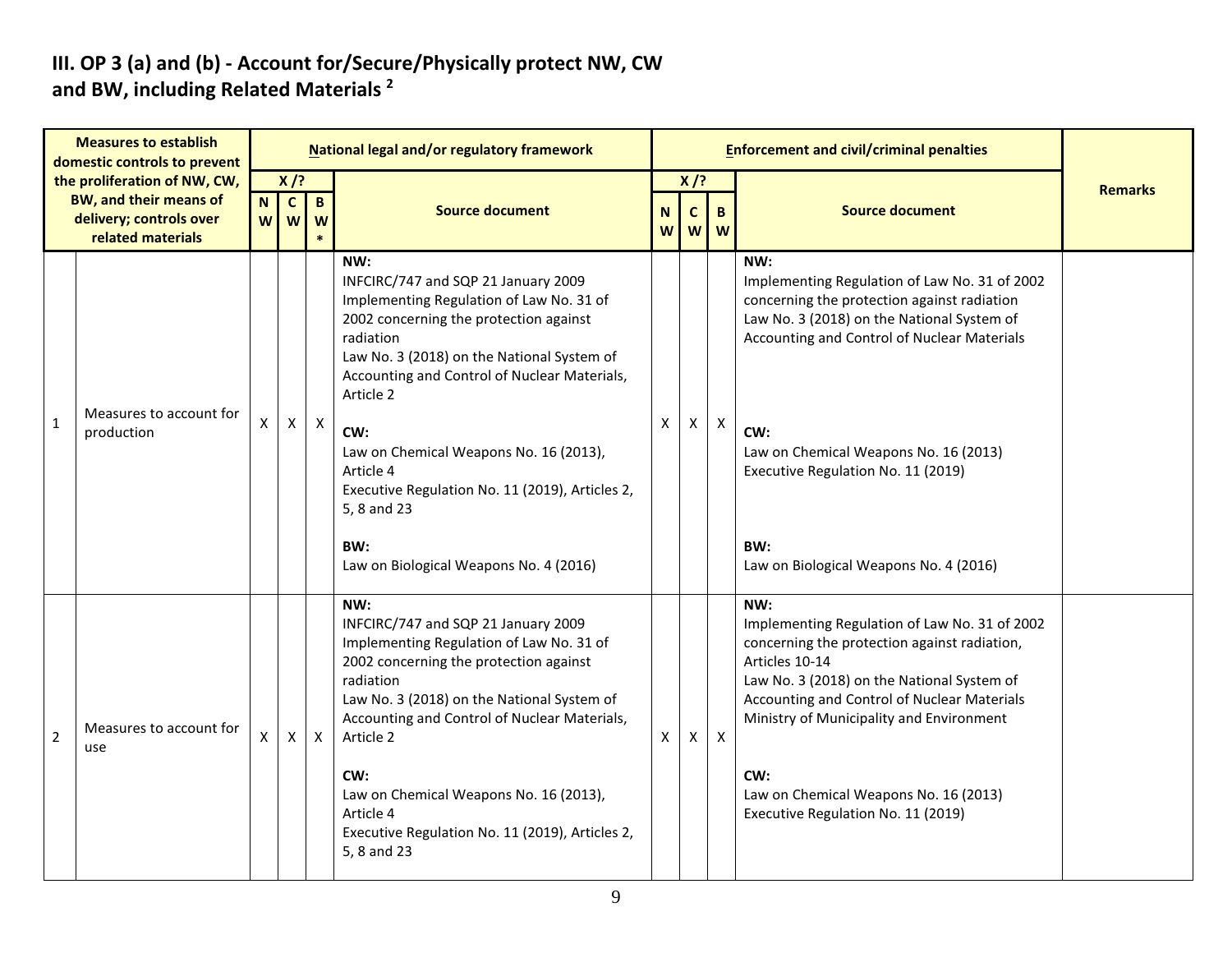|   |                                      |                    |   |              | BW:<br>Law on Biological Weapons No. 4 (2016)                                                                                                                                                                                                                                                                                                                                                      |   |   |                                                                                                                                                                                                  | BW:<br>Law on Biological Weapons No. 4 (2016)                                                                                                                                                                                                                                                                                                                                       |  |
|---|--------------------------------------|--------------------|---|--------------|----------------------------------------------------------------------------------------------------------------------------------------------------------------------------------------------------------------------------------------------------------------------------------------------------------------------------------------------------------------------------------------------------|---|---|--------------------------------------------------------------------------------------------------------------------------------------------------------------------------------------------------|-------------------------------------------------------------------------------------------------------------------------------------------------------------------------------------------------------------------------------------------------------------------------------------------------------------------------------------------------------------------------------------|--|
|   |                                      |                    |   |              | NW:<br>INFCIRC/747 and SQP 21 January 2009<br>Implementing Regulation of Law No. 31 of<br>2002 concerning the protection against<br>radiation<br>Law No. 3 (2018) on the National System of<br>Accounting and Control of Nuclear Materials,                                                                                                                                                        |   |   | NW:<br>Implementing Regulation of Law No. 31 of 2002<br>concerning the protection against radiation<br>Law No. 3 (2018) on the National System of<br>Accounting and Control of Nuclear Materials |                                                                                                                                                                                                                                                                                                                                                                                     |  |
| 3 | Measures to account for<br>storage   | X                  | X | $\mathsf{X}$ | Article 2<br>CW:<br>Law on Chemical Weapons No. 16 (2013),<br>Article 4<br>Executive Regulation No. 11 (2019), Articles 2,<br>5, 8 and 23                                                                                                                                                                                                                                                          | X | X | X                                                                                                                                                                                                | CW:<br>Law on Chemical Weapons No. 16 (2013)<br>Executive Regulation No. 11 (2019)                                                                                                                                                                                                                                                                                                  |  |
|   |                                      |                    |   |              | BW:<br>Law on Biological Weapons No. 4 (2016)                                                                                                                                                                                                                                                                                                                                                      |   |   |                                                                                                                                                                                                  | BW:<br>Law on Biological Weapons No. 4 (2016)                                                                                                                                                                                                                                                                                                                                       |  |
| 4 | Measures to account for<br>transport | х                  | X | $\mathsf{X}$ | NW:<br>Implementing Regulation of Law No. 31 of<br>2002 concerning the protection against<br>radiation<br>Law No. 3 (2018) on the National System of<br>Accounting and Control of Nuclear Materials,<br>Article 2<br>CW:<br>Law on Chemical Weapons No. 16 (2013),<br>Article 4<br>Executive Regulation No. 11 (2019), Articles 2,<br>5, 8 and 23<br>BW:<br>Law on Biological Weapons No. 4 (2016) | ? | Χ | X                                                                                                                                                                                                | NW:<br>Implementing Regulation of Law No. 31 of 2002<br>concerning the protection against radiation<br>Law No. 3 (2018) on the National System of<br>Accounting and Control of Nuclear Materials<br>Ministry of Municipality and Environment<br>CW:<br>Law on Chemical Weapons No. 16 (2013)<br>Executive Regulation No. 11 (2019)<br>BW:<br>Law on Biological Weapons No. 4 (2016) |  |
| 5 | Measures to secure<br>production     |                    |   |              |                                                                                                                                                                                                                                                                                                                                                                                                    |   |   |                                                                                                                                                                                                  |                                                                                                                                                                                                                                                                                                                                                                                     |  |
| 6 | Measures to secure use               | $\pmb{\mathsf{X}}$ |   |              | NW:<br>Implementing Regulation of Law No. 31 of<br>2002 concerning the protection against                                                                                                                                                                                                                                                                                                          | Χ |   |                                                                                                                                                                                                  | NW:<br><b>Committee for Radiation Protection</b><br>Implementing Regulation of Law No. 31 of 2002                                                                                                                                                                                                                                                                                   |  |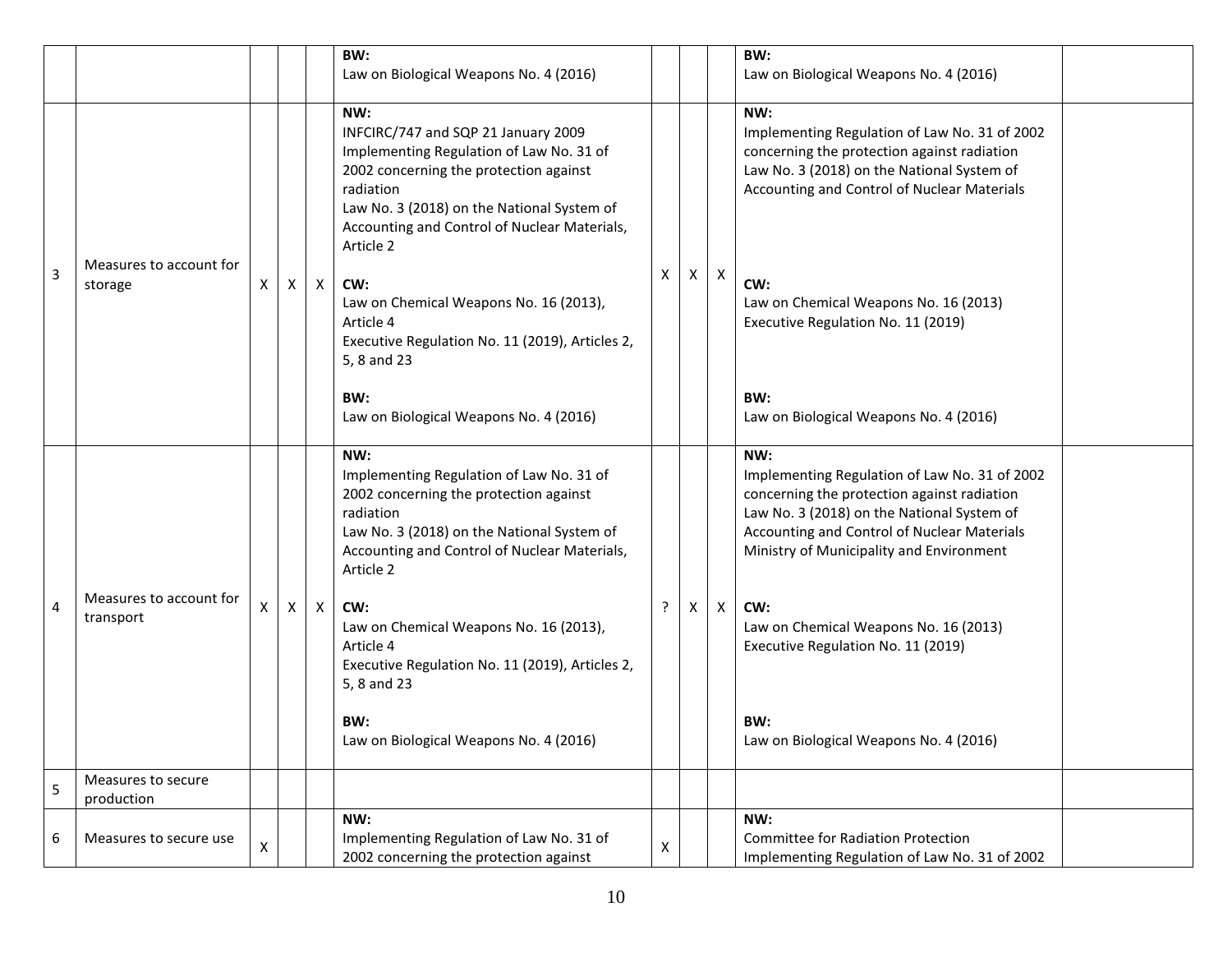|    |                                 |        |  | radiation                                                                                              |              |  | concerning the protection against radiation,<br>Articles 10-14                                                                                                      |
|----|---------------------------------|--------|--|--------------------------------------------------------------------------------------------------------|--------------|--|---------------------------------------------------------------------------------------------------------------------------------------------------------------------|
|    | Measures to secure<br>storage   | X      |  | NW:<br>Implementing Regulation of Law No. 31 of<br>2002 concerning the protection against<br>radiation | X            |  | NW:<br>Implementing Regulation of Law No. 31 of 2002<br>concerning the protection against radiation                                                                 |
| 8  | Measures to secure<br>transport | X      |  | NW:<br>Implementing Regulation of Law No. 31 of<br>2002 concerning the protection against<br>radiation | $\checkmark$ |  | NW:<br><b>Committee for Radiation Protection</b><br>Implementing Regulation of Law No. 31 of 2002<br>concerning the protection against radiation,<br>Articles 10-14 |
| 9  | Physical protection<br>measures | N<br>A |  | NW:<br>INFCIRC/747 and SQP                                                                             | N<br>A       |  | NW:<br>INFCIRC/747 and SQP                                                                                                                                          |
| 10 | Personnel Reliability           |        |  |                                                                                                        |              |  |                                                                                                                                                                     |

2. Related materials: materials, equipment and technology covered by relevant multilateral treaties and arrangements, or included on national control lists, which could be used for the design, development, production or use of nuclear, chemical and biological weapons and their means of delivery.

\* Information required in this section may also be available in the State's Confidence Building Measures report, if submitted to the BWC Implementation Support Unit (online at:<br>http://www.unog.ch/80256EE600585943/(httpPage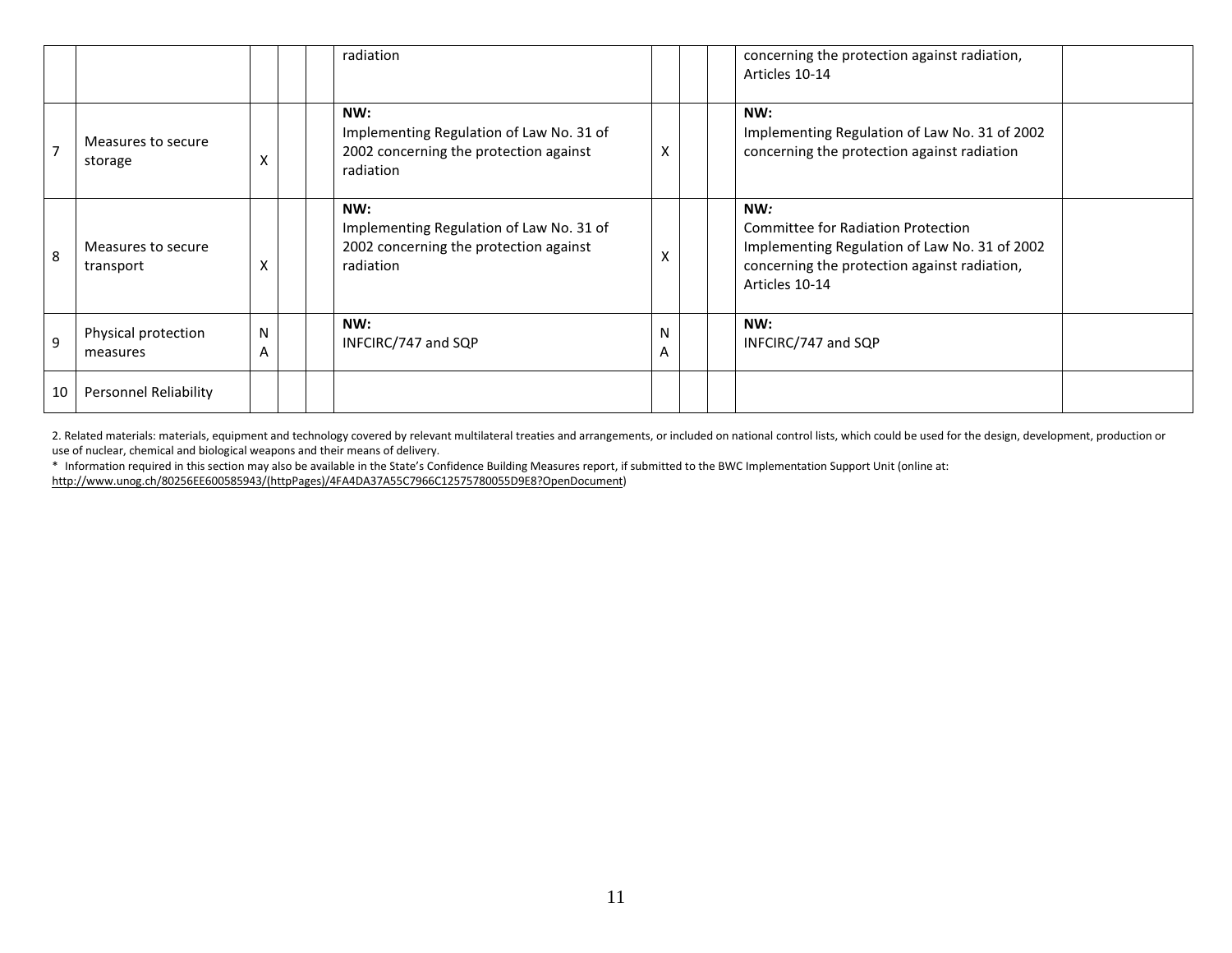## IV. OP 3 (a) and (b) - Account for/Secure/Physically protect NW including Related Materials (NW specific)

|                | <b>Measures to establish</b><br>domestic controls to prevent<br>the proliferation of NW, and<br>their means of delivery;<br>controls over related<br>materials    | <b>Source document</b>                                                                                                                                                                                                                                 |  |  |  |  |  |  |  |  |
|----------------|-------------------------------------------------------------------------------------------------------------------------------------------------------------------|--------------------------------------------------------------------------------------------------------------------------------------------------------------------------------------------------------------------------------------------------------|--|--|--|--|--|--|--|--|
| $\mathbf{1}$   | National regulatory<br>authority                                                                                                                                  | Implementing Regulation of Law No. 31 of 2002 concerning the protection against radiation<br>Ministry of Municipality and Environment<br>Law No. 3 (2018) on the National System of Accounting and Control of Nuclear Materials<br>Ministry of Defense |  |  |  |  |  |  |  |  |
| $\overline{2}$ | Licensing of nuclear<br>installations/entities/<br>use of materials                                                                                               | Ministry of Municipality and Environment<br>Law No. 3 (2018) on the National System of Accounting and Control of Nuclear Materials<br>Ministry of Defense                                                                                              |  |  |  |  |  |  |  |  |
| 3              | <b>IAEA Safeguards</b><br>Agreements                                                                                                                              | INFCIRC/747 and SQP 21 January 2009                                                                                                                                                                                                                    |  |  |  |  |  |  |  |  |
| 4              | IAEA Code of Conduct<br>on Safety and Security<br>of Radioactive Sources                                                                                          | Expressed support                                                                                                                                                                                                                                      |  |  |  |  |  |  |  |  |
| 5              | Supplementary<br>Guidance on the Import<br>and Export of<br>Radioactive Sources of<br>the Code of Conduct on<br>the Safety and Security<br>of Radioactive Sources | Notification pursuant to GC (48)/RES/10.D2<br>Contact point designated and responded to questionnaire.                                                                                                                                                 |  |  |  |  |  |  |  |  |
| 6              | IAEA Incident and<br><b>Trafficking Database</b>                                                                                                                  | Participates                                                                                                                                                                                                                                           |  |  |  |  |  |  |  |  |
| 7              | <b>Integrated Nuclear</b><br><b>Security Support Plan</b><br>(INSSP) / International<br><b>Physical Protection</b><br><b>Advisory Service (IPPAS)</b>             | Approved INSSP                                                                                                                                                                                                                                         |  |  |  |  |  |  |  |  |
| 8              | Applying the physical<br>protection<br>recommendations in                                                                                                         |                                                                                                                                                                                                                                                        |  |  |  |  |  |  |  |  |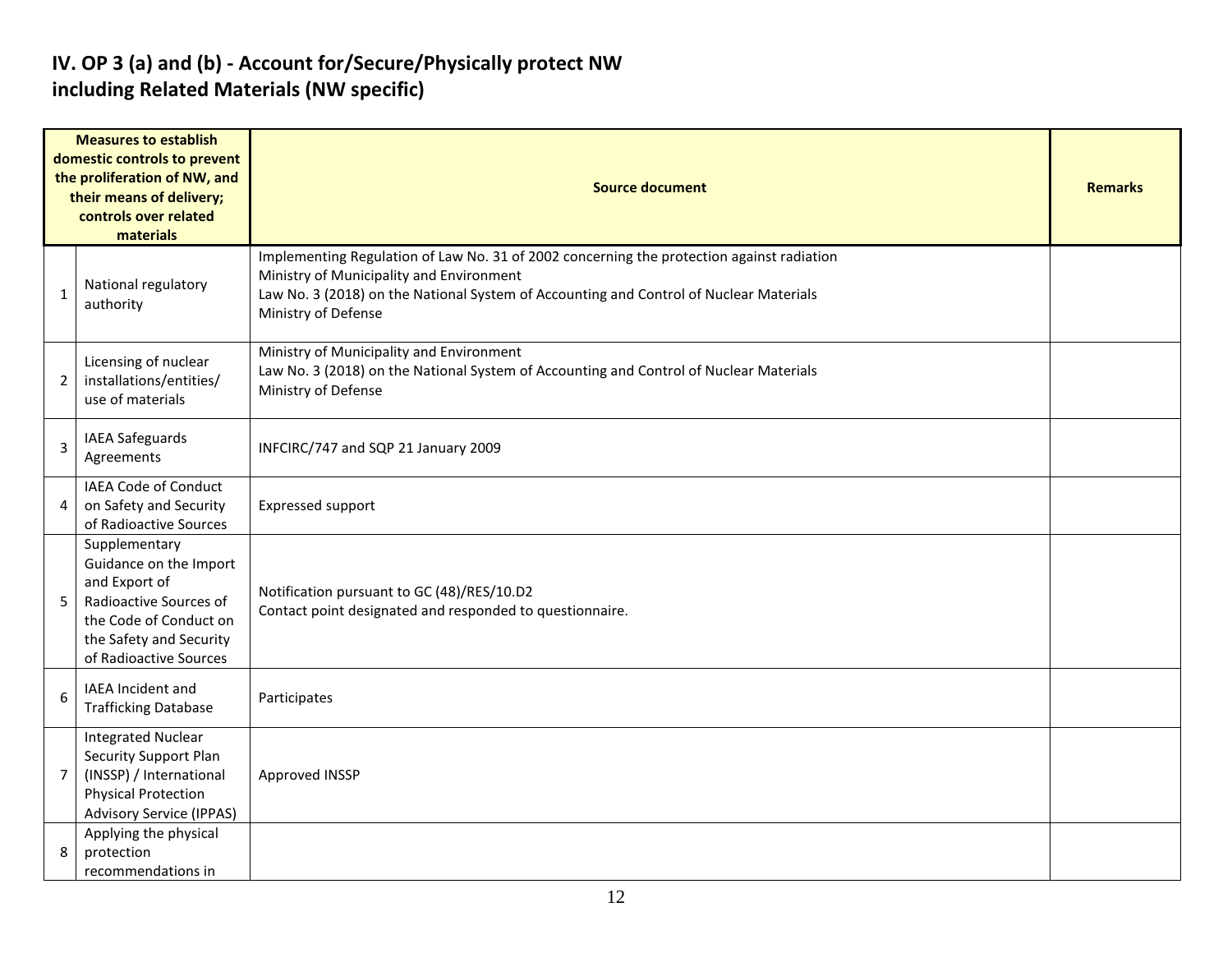|    | INFCIRC/225/Rev.5                                                                         |                                                                                                                                                                                                                                                |  |
|----|-------------------------------------------------------------------------------------------|------------------------------------------------------------------------------------------------------------------------------------------------------------------------------------------------------------------------------------------------|--|
|    | Other Agreements<br>related to IAEA                                                       | Convention on Early Notification of a Nuclear Accident<br>Convention on Assistance in the Case of a Nuclear Accident or Radiological Emergency<br>Revised Supplementary Agreement Concerning the Provision of Technical Assistance by the IAEA |  |
| 10 | National legislation and<br>regulations related to<br>nuclear material<br>including CPPNM | Law No. 3 (2018) on the National System of Accounting and Control of Nuclear Materials                                                                                                                                                         |  |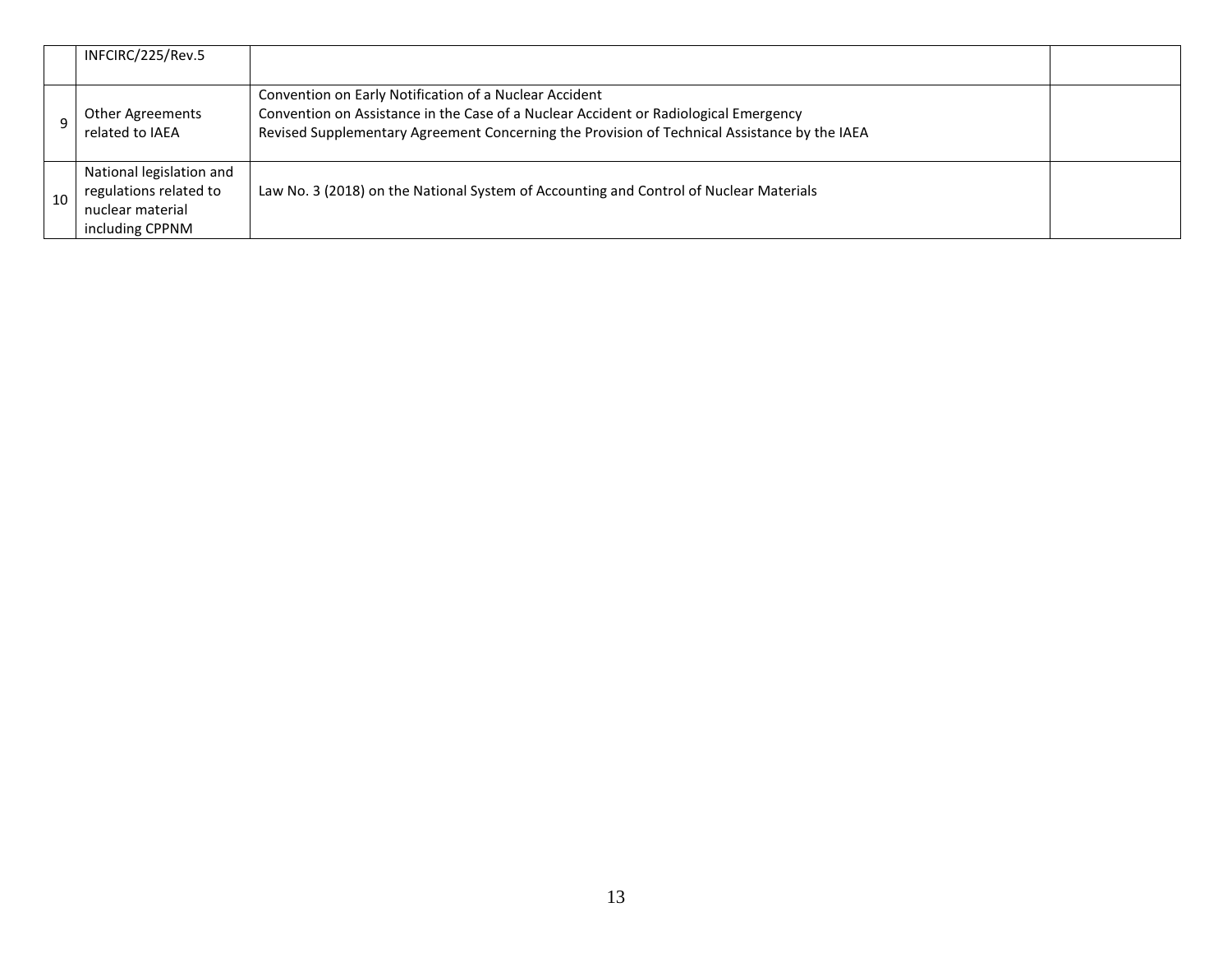## V. OP 3 (a) and (b) - Account for/Secure/Physically protect CW including Related Materials (CW specific)

| <b>Measures to establish</b><br>domestic controls to prevent<br>the proliferation of CW, and<br>their means of delivery;<br>controls over related<br>materials |                                                                                                                     | Source document                                                                                                                                                                               |  |  |  |  |  |
|----------------------------------------------------------------------------------------------------------------------------------------------------------------|---------------------------------------------------------------------------------------------------------------------|-----------------------------------------------------------------------------------------------------------------------------------------------------------------------------------------------|--|--|--|--|--|
|                                                                                                                                                                | National CWC authority                                                                                              | National Committee for Prohibition of Weapons, NCPW (Cabinet Decision Number 26 of 2004)<br>Law on Chemical Weapons No. 16 (2013)<br>Ministry of Defense Executive Regulation of the Law 2019 |  |  |  |  |  |
| $\overline{2}$                                                                                                                                                 | Licensing/registration of<br>installations/facilities/<br>persons/entities/use/<br>handling of related<br>materials | Executive Regulation No. 11 of the Law 2019                                                                                                                                                   |  |  |  |  |  |
|                                                                                                                                                                | Old or abandoned<br>chemical weapons                                                                                |                                                                                                                                                                                               |  |  |  |  |  |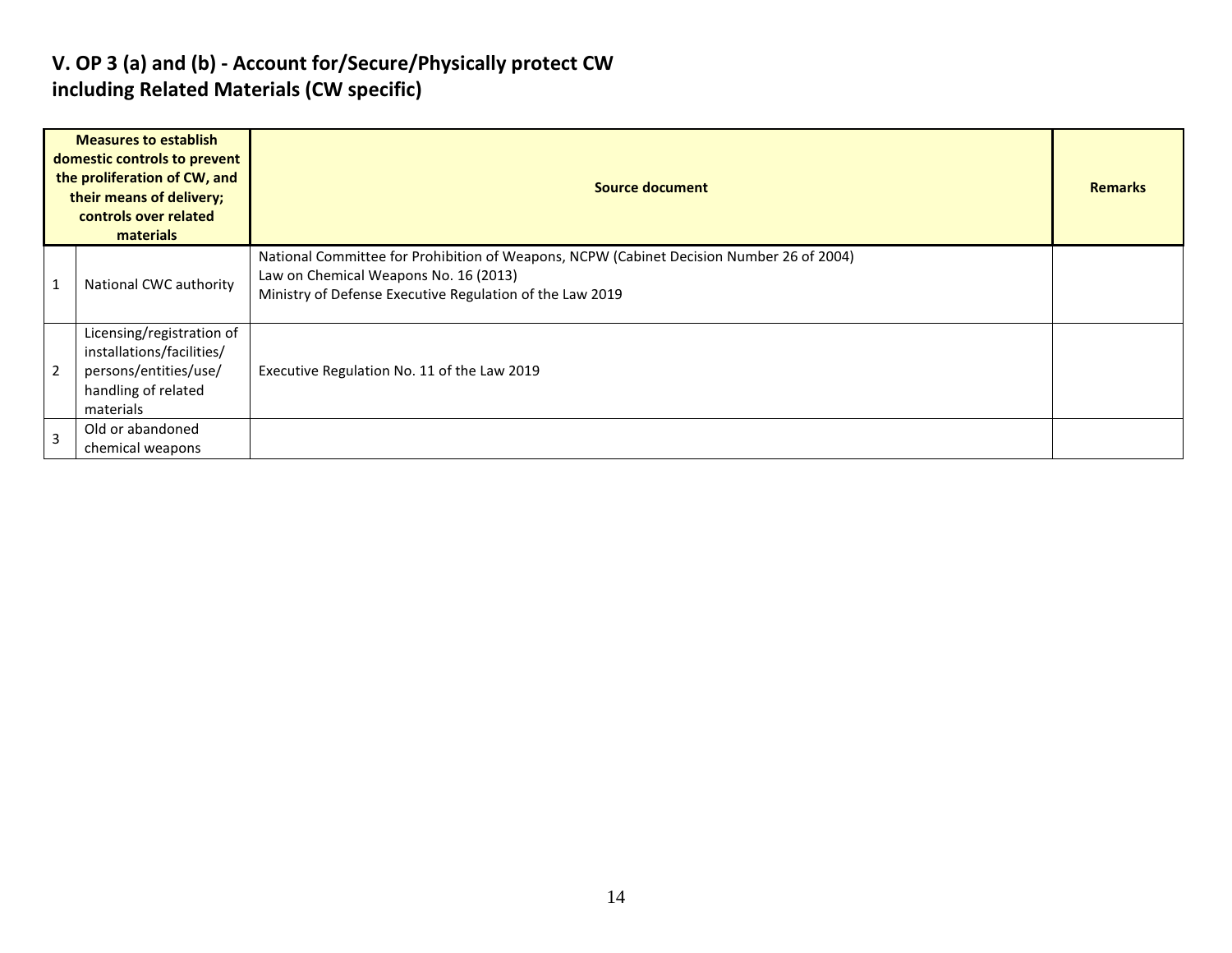#### VI. OP 3 (a) and (b) - Account for/Secure/Physically protect BW including Related Materials (BW specific)

| <b>Measures to establish</b><br>domestic controls to prevent<br>the proliferation of BW, their<br>means of delivery; controls<br>over related materials |                                                                                                          | <b>Source document</b>                                              |  |  |  |  |  |
|---------------------------------------------------------------------------------------------------------------------------------------------------------|----------------------------------------------------------------------------------------------------------|---------------------------------------------------------------------|--|--|--|--|--|
|                                                                                                                                                         | Licensing/registration of<br>installations/facilities/<br>persons/entities/use/<br>handling of materials | The Ministry for Defense<br>Law No. 4 of 2016 on Biological Weapons |  |  |  |  |  |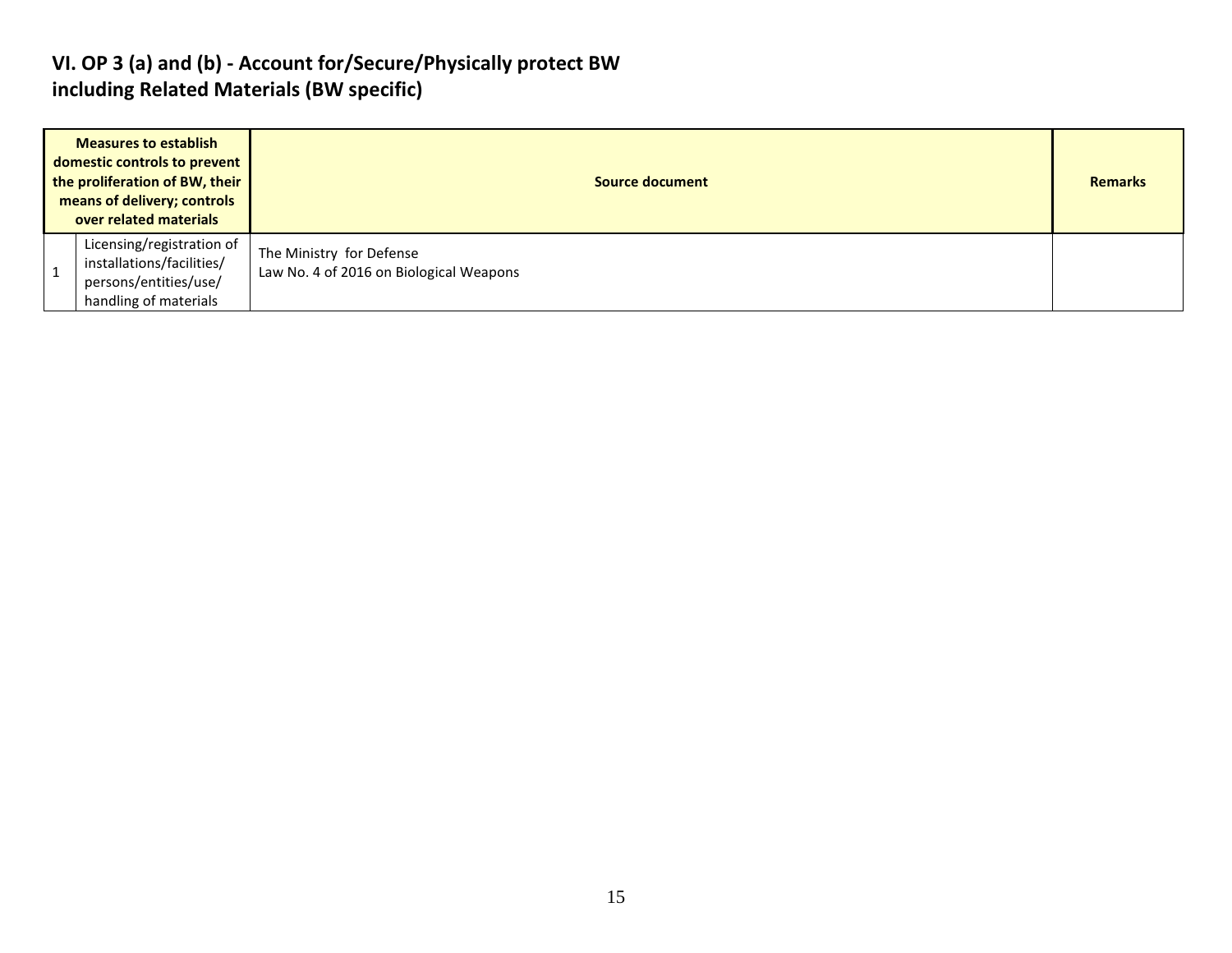## VII. OP 3 (c) and (d) and related matters from OP 6 - Controls of NW, CW and BW, including Related Materials

| <b>Border controls and export</b><br>and trans-shipment controls<br>to prevent the proliferation<br>of nuclear, chemical and<br>biological weapons and their<br>means of delivery including<br>related materials |                                                                                   |                                                |   |              | <b>National legal framework</b>                                                                                                                                                                                                |                |                             | <b>Enforcement and civil/criminal penalties</b> |                                                                                                                                                                                                                                                                                                                       |                |
|------------------------------------------------------------------------------------------------------------------------------------------------------------------------------------------------------------------|-----------------------------------------------------------------------------------|------------------------------------------------|---|--------------|--------------------------------------------------------------------------------------------------------------------------------------------------------------------------------------------------------------------------------|----------------|-----------------------------|-------------------------------------------------|-----------------------------------------------------------------------------------------------------------------------------------------------------------------------------------------------------------------------------------------------------------------------------------------------------------------------|----------------|
|                                                                                                                                                                                                                  |                                                                                   | $X$ /?<br>B<br>$\mathbf c$<br>N<br>W<br>W<br>W |   |              | <b>Source document</b>                                                                                                                                                                                                         | N<br>W         | $X$ /?<br>$\mathsf{C}$<br>W | B<br><b>W</b>                                   | <b>Source document</b>                                                                                                                                                                                                                                                                                                | <b>Remarks</b> |
| $\mathbf{1}$                                                                                                                                                                                                     | Border control to<br>detect, deter, prevent<br>and combat illicit<br>trafficking  | X.                                             | X | $\mathsf{X}$ | NW/CW/BW:<br>Law No. 40 of 31 December 2002 (Customs<br>Law)                                                                                                                                                                   | $\mathsf{X}$   | X                           | $\mathsf{X}$                                    | NW/CW/BW:<br>Law No. 40 of 2002 (Customs Law), Article 171                                                                                                                                                                                                                                                            |                |
| $\overline{2}$                                                                                                                                                                                                   | Law enforcement to<br>detect, deter, prevent<br>and combat illicit<br>trafficking | X                                              | X | X            | NW/CW/BW:<br>Law No. 40 of 2002 (Customs Law), Article 1                                                                                                                                                                       | X              | X                           | $\mathsf{X}$                                    | NW/CW/BW:<br>The General Directorate for Customs and Ports<br>(GDCP) is responsible for monitoring the<br>national territory and borders of Qatar.                                                                                                                                                                    |                |
| 3                                                                                                                                                                                                                | Border control detection<br>measures                                              |                                                |   |              |                                                                                                                                                                                                                                | X              | X                           | $\boldsymbol{\mathsf{X}}$                       | NW/CW/BW:<br>National Shield Center-Ministry of Defense<br>securing maritime coasts and land borders<br>using the latest technological means to control<br>smuggling operations of all kinds.                                                                                                                         |                |
| 4                                                                                                                                                                                                                | Control of brokering                                                              | ?                                              |   |              | NW:<br>Implementing Regulation of Law No. 31 of<br>2002<br>Law No. 3 (2018) on the National System of<br>Accounting and Control of Nuclear Materials                                                                           | $\overline{?}$ |                             |                                                 | NW:<br>Implementing Regulation of Law No. 31 of<br>2002<br>Law No. 3 (2018) on the National System of<br>Accounting and Control of Nuclear Materials                                                                                                                                                                  |                |
| 5                                                                                                                                                                                                                | Export control<br>legislation in place                                            | X                                              | X | X            | NW:<br>Implementing Regulation of Law No. 31 of<br>2002 concerning the protection against<br>radiation<br>Law No. 40 of 2002 (Customs Law)<br>CW:<br>Law on Chemical Weapons No. 16 (2013)<br>Law No. 40 of 2002 (Customs Law) | X              | X                           | $\mathsf{X}$                                    | NW:<br><b>Committee for Radiation Protection</b><br>Implementing Regulation of Law No. 31 of<br>2002 concerning the protection against<br>radiation, Articles 10-14<br>Law No. 40 of 2002 (Customs Law), Article 171<br>CW:<br>Law on Chemical Weapons No. 16 (2013)<br>Law No. 40 of 2002 (Customs Law), Article 171 |                |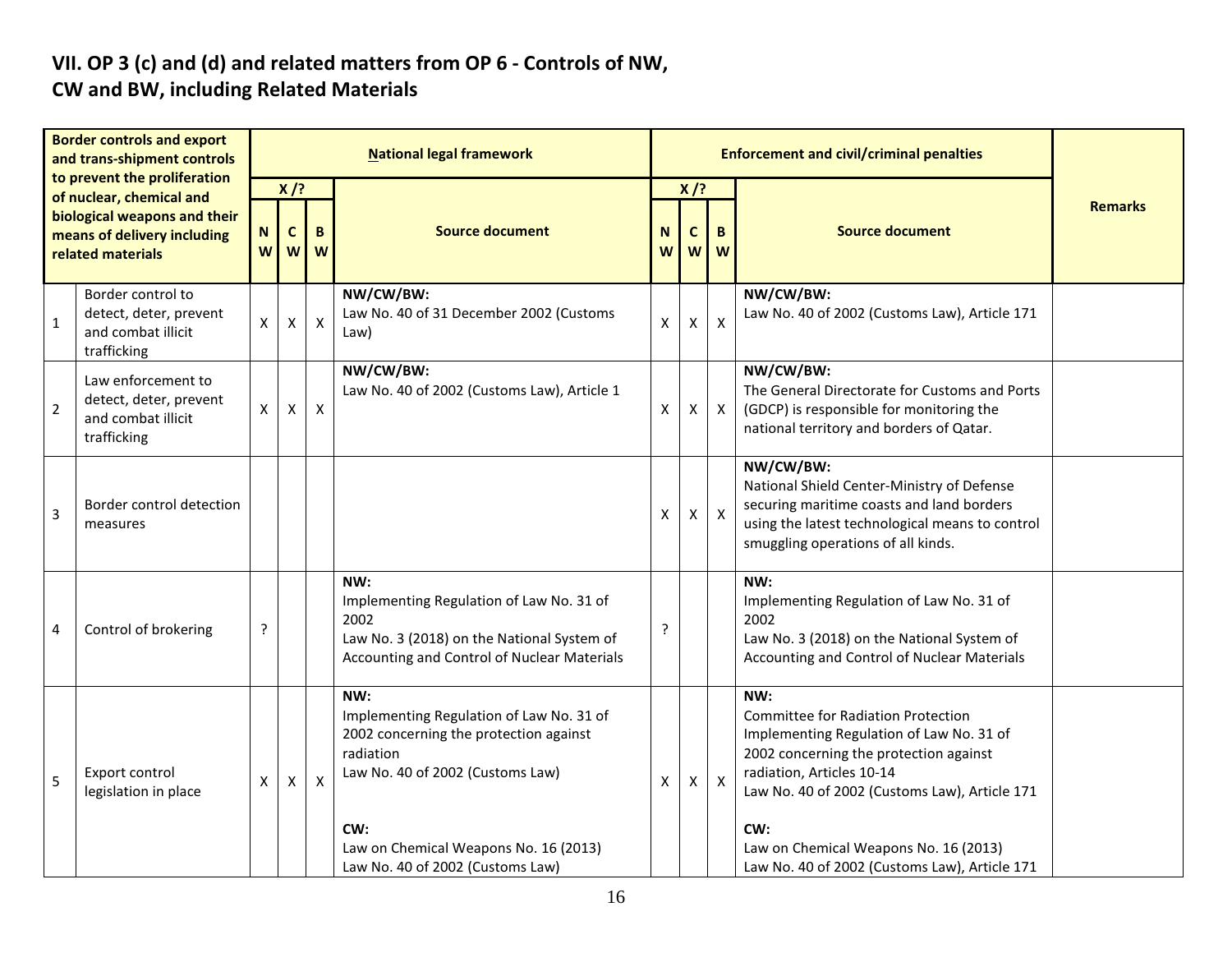|   |                                                            |                |   |                  | Executive Regulation No. 11 of 2019                                                                                                                                                                 |                                               |                                                                                                  |                  | Executive Regulation No. 11 of 2019                                                                                                                                                                                                                                                          |                                                                                                  |   |   |              |
|---|------------------------------------------------------------|----------------|---|------------------|-----------------------------------------------------------------------------------------------------------------------------------------------------------------------------------------------------|-----------------------------------------------|--------------------------------------------------------------------------------------------------|------------------|----------------------------------------------------------------------------------------------------------------------------------------------------------------------------------------------------------------------------------------------------------------------------------------------|--------------------------------------------------------------------------------------------------|---|---|--------------|
|   |                                                            |                |   |                  | BW:<br>Law on Biological Weapons No. 4 (2016)<br>Law No. 40 of 2002 (Customs Law)                                                                                                                   |                                               |                                                                                                  |                  | BW:<br>Law on Biological Weapons No. 4 (2016)<br>Law No. 40 of 2002 (Customs Law), Article 171                                                                                                                                                                                               |                                                                                                  |   |   |              |
| 6 | Licensing provisions and<br>Authority                      |                | X | $\boldsymbol{X}$ | NW:<br>Implementing Regulation of Law No. 31 of<br>2002 concerning the protection against<br>radiation<br>Law No. 3 (2018) on the National System of<br>Accounting and Control of Nuclear Materials | х                                             | X.                                                                                               | $\boldsymbol{X}$ | NW:<br><b>Committee for Radiation Protection</b><br>Implementing Regulation of Law No. 31 of<br>2002 concerning the protection against<br>radiation<br>Law No. 3 (2018) on the National System of<br>Accounting and Control of Nuclear Materials<br>Ministry of Municipality and Environment |                                                                                                  |   |   |              |
|   |                                                            | $\pmb{\times}$ |   |                  | CW:<br>Law on Chemical Weapons No. 16 (2013)<br>Executive Regulation No. 11 of 2019                                                                                                                 |                                               |                                                                                                  |                  | CW:<br>Law on Chemical Weapons No. 16 (2013)<br>Executive Regulation No. 11 of 2019<br>Ministry of Defense                                                                                                                                                                                   |                                                                                                  |   |   |              |
|   |                                                            |                |   |                  |                                                                                                                                                                                                     | BW:<br>Law on Biological Weapons No. 4 (2016) |                                                                                                  |                  |                                                                                                                                                                                                                                                                                              | BW:<br>Law on Biological Weapons No. 4 (2016)<br>Ministry of Defense                             |   |   |              |
|   | Control lists of<br>materials, equipment<br>and technology | X              | X |                  |                                                                                                                                                                                                     |                                               | NW:<br>Law No. 3 (2018) on the National System of<br>Accounting and Control of Nuclear Materials |                  |                                                                                                                                                                                                                                                                                              | NW:<br>Law No. 3 (2018) on the National System of<br>Accounting and Control of Nuclear Materials |   |   |              |
| 7 |                                                            |                |   |                  |                                                                                                                                                                                                     | $\mathsf{X}$                                  |                                                                                                  |                  |                                                                                                                                                                                                                                                                                              | CW:<br>Law on Chemical Weapons No. 16 (2013)<br>Executive Regulation No. 11 of 2019              | Χ | X | $\mathsf{X}$ |
|   |                                                            |                |   |                  | BW:<br>Law on Biological Weapons No. 4 (2016)                                                                                                                                                       |                                               |                                                                                                  |                  | BW:<br>Law on Biological Weapons No. 4 (2016)                                                                                                                                                                                                                                                |                                                                                                  |   |   |              |
| 8 | Intangible technology<br>transfers                         |                |   |                  |                                                                                                                                                                                                     |                                               |                                                                                                  |                  |                                                                                                                                                                                                                                                                                              |                                                                                                  |   |   |              |
| 9 | Inclusion of means of<br>delivery                          |                | Χ | $\mathsf X$      | CW:<br>Law on Chemical Weapons No. 16 (2013)<br>BW:<br>Law on Biological Weapons No. 4 (2016)                                                                                                       |                                               | X                                                                                                | $\boldsymbol{X}$ | CW:<br>Law on Chemical Weapons No. 16 (2013)<br>BW:<br>Law on Biological Weapons No. 4 (2016)                                                                                                                                                                                                |                                                                                                  |   |   |              |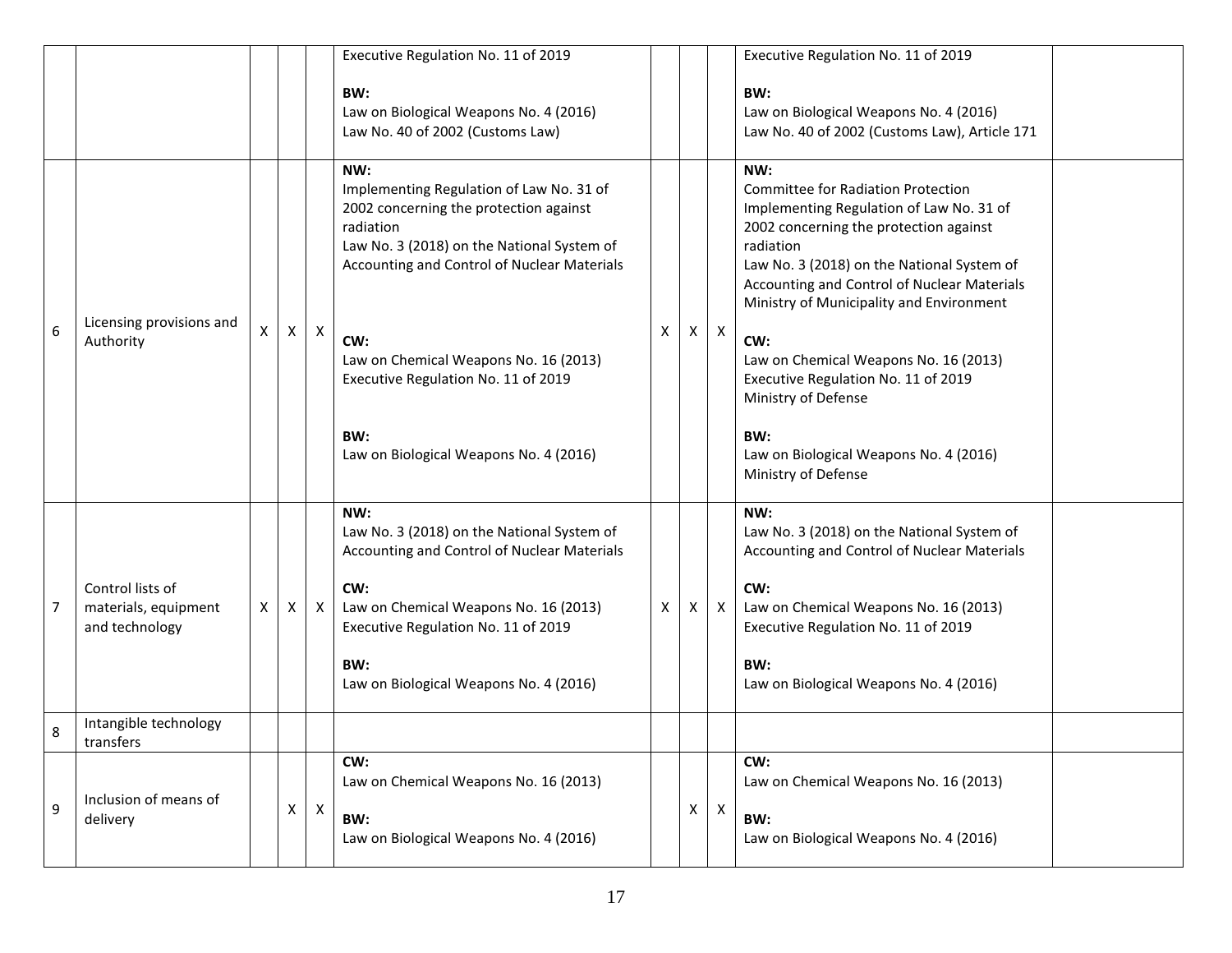| 10 | End-user controls                                                                                                                      |   | X |                | CW:<br>Executive Regulation No. 11 of 2019                                                                                                                                                                                                                                                                                                                  |              | Χ  |                           | CW:<br>Executive Regulation No. 11 of 2019                                                                                                                                                                                                                                                                                                                  |  |
|----|----------------------------------------------------------------------------------------------------------------------------------------|---|---|----------------|-------------------------------------------------------------------------------------------------------------------------------------------------------------------------------------------------------------------------------------------------------------------------------------------------------------------------------------------------------------|--------------|----|---------------------------|-------------------------------------------------------------------------------------------------------------------------------------------------------------------------------------------------------------------------------------------------------------------------------------------------------------------------------------------------------------|--|
| 11 | Catch all clause                                                                                                                       |   |   |                |                                                                                                                                                                                                                                                                                                                                                             |              |    |                           |                                                                                                                                                                                                                                                                                                                                                             |  |
| 12 | Transit control                                                                                                                        | ? | X | X              | NW/CW:<br>Law No. 40 of 2002 (Customs Law)<br>CW:<br>Executive Regulation No. 11 of 2019<br>BW:<br>Law on Biological Weapons No. 4 (2016)<br>Law No. 40 of 2002 (Customs Law)                                                                                                                                                                               | ?            | X  | X                         | NW/CW:<br>Law No. 40 of 2002 (Customs Law), Article 171<br>CW:<br>Executive Regulation No. 11 of 2019<br>BW:<br>Law on Biological Weapons No. 4 (2016)<br>Law No. 40 of 2002 (Customs Law), Article 171                                                                                                                                                     |  |
| 13 | Trans-shipment control                                                                                                                 |   |   |                |                                                                                                                                                                                                                                                                                                                                                             |              |    |                           |                                                                                                                                                                                                                                                                                                                                                             |  |
| 14 | Re-export control                                                                                                                      | X | Χ | X              | NW:<br>Law No. 31 of 2002 concerning the protection<br>against radiation, Article 6 (State interprets<br>that export control covers re-export activities)<br>Implementing Regulation of Law No. 31 of<br>2002 concerning the protection against<br>radiation<br>CW:<br>Executive Regulation No. 11 of 2019<br>BW:<br>Law on Biological Weapons No. 4 (2016) | $\mathsf{X}$ | X  | $\boldsymbol{\mathsf{X}}$ | NW:<br>Law No. 31 of 2002 concerning the protection<br>against radiation, Article 6 (State interprets<br>that export control covers re-export activities)<br>Implementing Regulation of Law No. 31 of<br>2002 concerning the protection against<br>radiation<br>CW:<br>Executive Regulation No. 11 of 2019<br>BW:<br>Law on Biological Weapons No. 4 (2016) |  |
| 15 | Control over financing of<br>exports/transhipments<br>that would contribute to<br>proliferation                                        | 2 | ? | $\overline{?}$ | NW/CW/BW:<br>Law No. 4 of 2010 on Combating Money<br>Laundering                                                                                                                                                                                                                                                                                             | ?            | ç. | $\cdot$                   | NW/CW/BW:<br>Law No. 4 of 2010 on Combating Money<br>Laundering                                                                                                                                                                                                                                                                                             |  |
| 16 | Control over services<br>related to exports/<br>transhipments that<br>would contribute to<br>proliferation including<br>transportation |   | Χ |                | CW:<br>Executive Regulation No. 11 of 2019, Article 11                                                                                                                                                                                                                                                                                                      |              | Χ  |                           | CW:<br>Executive Regulation No. 11 of 2019, Article 11                                                                                                                                                                                                                                                                                                      |  |